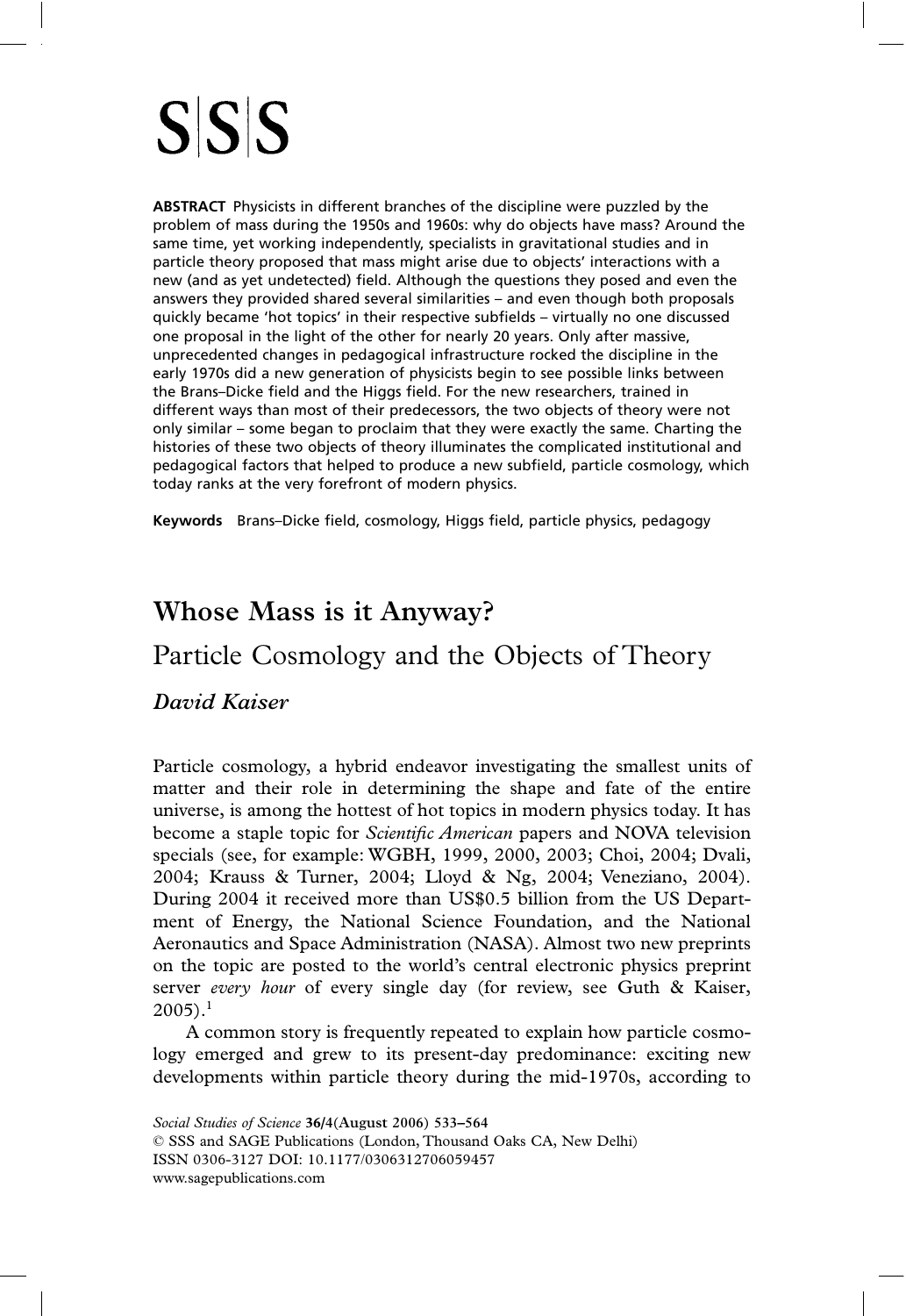this account, convinced many particle theorists to turn their attention to higher and higher energies. They quickly realized that the new super-high energy regime of interest could never be replicated experimentally on earth (at least not using conventional approaches to particle accelerators), but that such energies had existed at one time, during the first fractions of a second after the big bang. Hence particle theorists naturally turned to cosmology, and – presto chango – the new subfield was born.

This story has been repeated ad nauseam in physicists' review papers and popular accounts, and in coverage by science journalists and even some historians and philosophers of science. It certainly captures an important element of the emergence of particle cosmology. But is it sufficient for explaining the birth of this new – and now dominant – branch of the discipline? As significant as the changes within particle theory were, I contend that to fully understand the rapid changes in physics we must look beyond the realm of ideas alone. Rather, we must take into account the concrete exigencies of pedagogical infrastructure, especially in the USA. The 'marriage' of particle theory with gravitation and cosmology can only be understood by investigating changes in institutions and training.

One revealing way into this material is to follow the fortunes of theorists' changing objects of study: the objects of theory. Elsewhere I have urged that historians, philosophers, and sociologists should focus on more than just full-blown theories or paradigms in order to understand developments in theoretical sciences; we must look carefully at theorists' tools and at the training required for new recruits to wield those tools in actual research (Kaiser, 1998, 2005a, 2005b; Kaiser et al., 2004; see also Olesko, 1991; Pickering & Stephanides, 1992; Galison & Warwick, 1998; Kennefick, 2000; Klein, 2001, 2003; MacKenzie, 2003; Warwick, 2003). Here I focus on a related but distinct element of theorists' practice – equally removed from the discourse of theories, paradigms, and conceptual worldviews. Following recent work on the 'biographies of scientific objects', I suggest that we trace the life course of objects of theory: what counted as a proper object of study for theorists at various times and places, and how were these objects pedagogically conditioned? Which objects of theory were deemed salient by various communities, and how did the understandings or associations crafted for these objects change? Note that the problematic is distinct from the philosophers' well-worn analyses of entity-realism and the like; the question is not whether or when scientists, historians, or philosophers may be justified in ascribing reality to a given theoretical entity. Rather, the analysis focuses on the conceptually prior question: why have certain objects commanded scientific attention in the first place? (Arabatzis, 1995, 1996; Daston, 2000; see also Hacking, 1983: part A).

A fruitful entrée into some of the larger-scale changes in physics, and the emergence of particle cosmology in particular, is provided by following a pair of these objects of theory during the second half of the 20th century: the Brans–Dicke field and the Higgs field. These two objects provide a remarkable barometer for charting disciplinary dynamics, revealing how intertwined intellectual and institutional developments can become. Thus,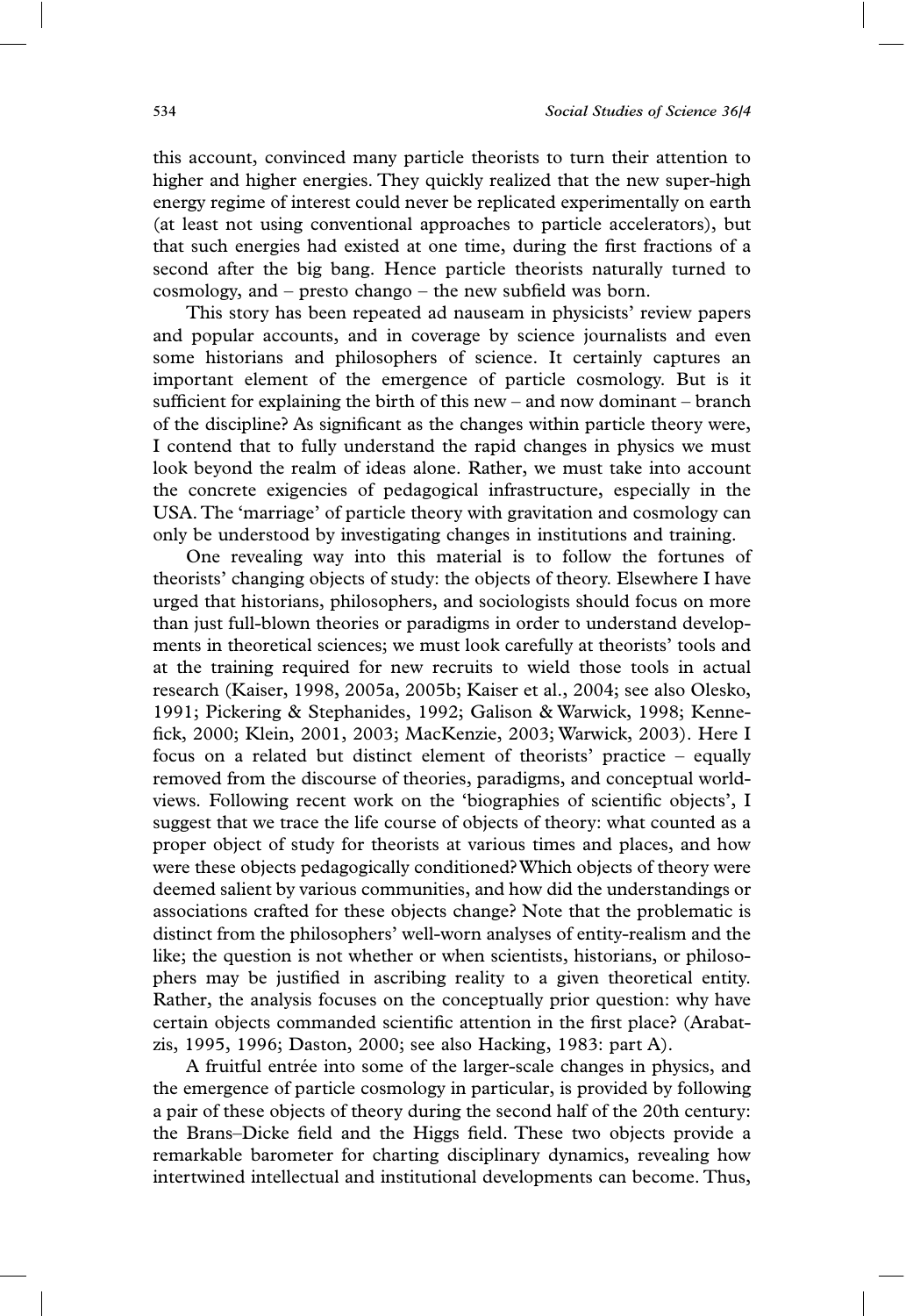to begin to unpack the complicated early history of particle cosmology, we must turn to a problem that exercised many physicists in the late 1950s and early 1960s: the problem of mass.

# The Problem of Mass: A Tale of Two  $\varphi$ 's

Physicists in at least two branches of the discipline faced an important question in the 1950s and early 1960s: why do objects have mass? Mass seems like such an obvious, central property of matter that one might not even think it requires an explanation. Yet finding descriptions of the origin of mass that remained compatible with other ideas from modern physics proved no easy feat (Jammer, 1961, 2000). The problem of mass took different forms within the two communities of specialists who came to focus on it at mid-century. Experts on gravitation and cosmology framed the problem in terms of Mach's principle. Mach's principle – named for the physicist and philosopher Ernst Mach (1838–1916), famed critic of Newton and inspiration to the young Einstein – remains stubbornly difficult to formulate, but a good approximation might be phrased this way: are local inertial effects the result of distant gravitational interactions? In other words, does an object's mass – a measure of its resistance to changes in its motion – ultimately derive from that object's gravitational interactions with all the other matter in the universe? If so, do Einstein's gravitational field equations, the governing equations of general relativity, properly reflect this dependence?<sup>2</sup>

Within the much larger community of specialists in particle physics, the problem of mass arose in a different form: how could theorists incorporate masses for elementary particles without violating the required symmetries of their equations? Beginning in the 1950s, particle theorists found that they could represent the effects of nuclear forces by imposing special classes of symmetries (invariance under certain 'gauge transformations') on their equations governing sub-atomic particles' behavior. Yet the terms they would ordinarily include in these equations to represent particles' masses violated these special symmetries. Among many types of particles, this impasse affected the force-carrying particles thought to give rise to various nuclear forces. If these particles were truly massless, then the range of nuclear forces should have been infinite – two protons should have been able to exert a nuclear force on each other from across a room, or indeed from across the solar system or galaxy. Such a long range for nuclear forces was in flagrant contradiction to the forces' observed behavior, which fell off rapidly for distances larger than the size of atomic nuclei. Only if the force-carrying particles had some mass would the effective range of the nuclear forces come into line with observations. The same basic problem affected the mass-terms for practically all sub-atomic particles when treated in the new gauge field theories: even for gardenvariety particles, such as electrons, physicists remained unable to write down self-consistent terms for these particles' non-zero masses without violating the gauge symmetries they wanted to impose on their governing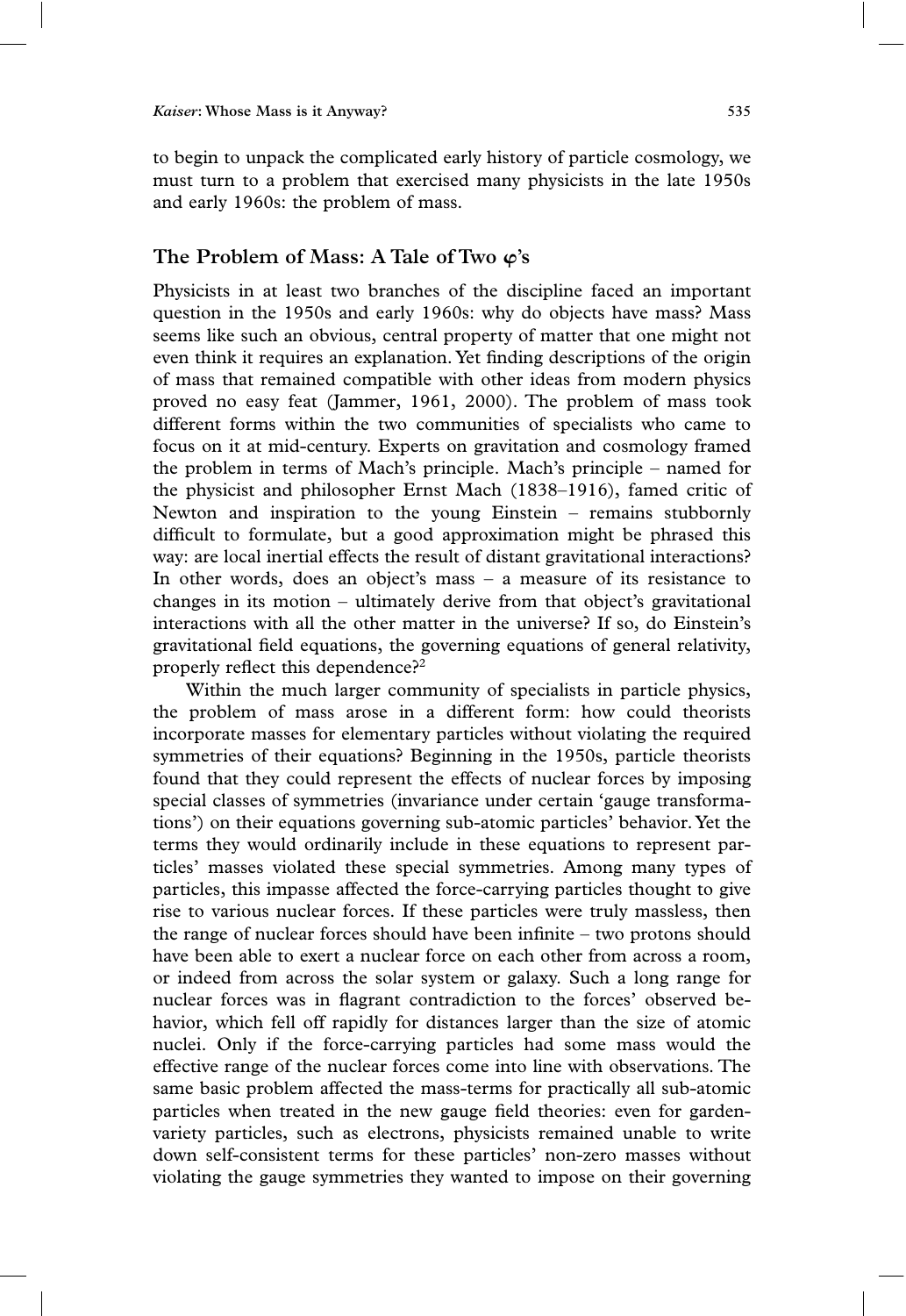equations. The origin of mass thus remained no small problem for particle theorists: they could either represent the forces' symmetries but lose all ability to match basic observations, or they could account for the particles' masses but lose all ability to represent the symmetry properties of subatomic forces (see, for example: Brown et al., 1989; Brown & Rechenberg, 1996; Hoddeson et al., 1997).

At roughly the same time, physicists in both fields proposed explanations of the origin of mass. Both proposals postulated that a new scalar field existed in the universe, whose interactions with all other types of matter explained why we see those other objects as possessing mass.3 On the gravitation side, Princeton graduate student Carl Brans and his thesis advisor, Robert Dicke, pointed out in a 1961 paper that in Einstein's general relativity, the strength of gravity was fixed once and for all by Newton's constant, *G*. According to Einstein, *G* had the same value on earth as it did in the most distant galaxies; its value was the same today as it had been billions of years ago. In place of this, Brans and Dicke asked what would happen if Newton's gravitational constant varied over time and space. To make this variation concrete, they introduced a new scalar field,  $\varphi$ , inversely proportional to Newton's constant:  $G \sim 1/\varphi(x)$ . Starting from the standard equations of Einstein's general relativity, Brans and Dicke substituted  $1/\varphi$  in place of *G*. Next they noted that if the field  $\varphi$  varied over time or space it would carry kinetic energy, and this new source of energy would have to be accounted for in their governing gravitational equations as well. Combining these steps led to their new gravitational equations (Brans, 1961; Brans & Dicke, 1961).4

Beginning from the Brans–Dicke equations rather than the Einsteinian set modified the behavior of ordinary matter: now it responded both to the curvature of space and time, as in ordinary general relativity, *and* to the variations in the local strength of gravity coming from ϕ. Brans and Dicke introduced a dimensionless constant,  $\omega$ , in front of  $\varphi$ 's kinetic energy term as a kind of lever to control how strongly the quantitative predictions of their new gravitational equations would differ from the usual Einsteinian case. If ω were small (on the order of 1 or 10), then it would cost relatively little energy for  $\varphi$  to vary appreciably over time or space, and hence predictions from their modified gravitational equations would differ measurably from Einstein's equations. But as ω were made larger, it would become more and more difficult for  $\varphi$  to vary; its derivatives would remain small and it would approximate a constant value everywhere. In the limit as  $\omega \rightarrow \infty$ , then  $\varphi$  (and hence *G*) would behave as a constant, returning to the original Einsteinian formulation. So compelling did the new Brans– Dicke work seem that members of Kip Thorne's gravity group at the California Institute of Technology (Caltech) used to joke that they believed in Einstein's general relativity on Mondays, Wednesdays, and Fridays, and in Brans–Dicke gravity on Tuesdays, Thursdays, and Saturdays (they remained agnostic on Sundays, enjoying playtime at the beach) (Will, 1993 [1986]: 156). Physically, the main idea behind the Brans–Dicke work was that some new field, ϕ, permeated all of space, and its behavior was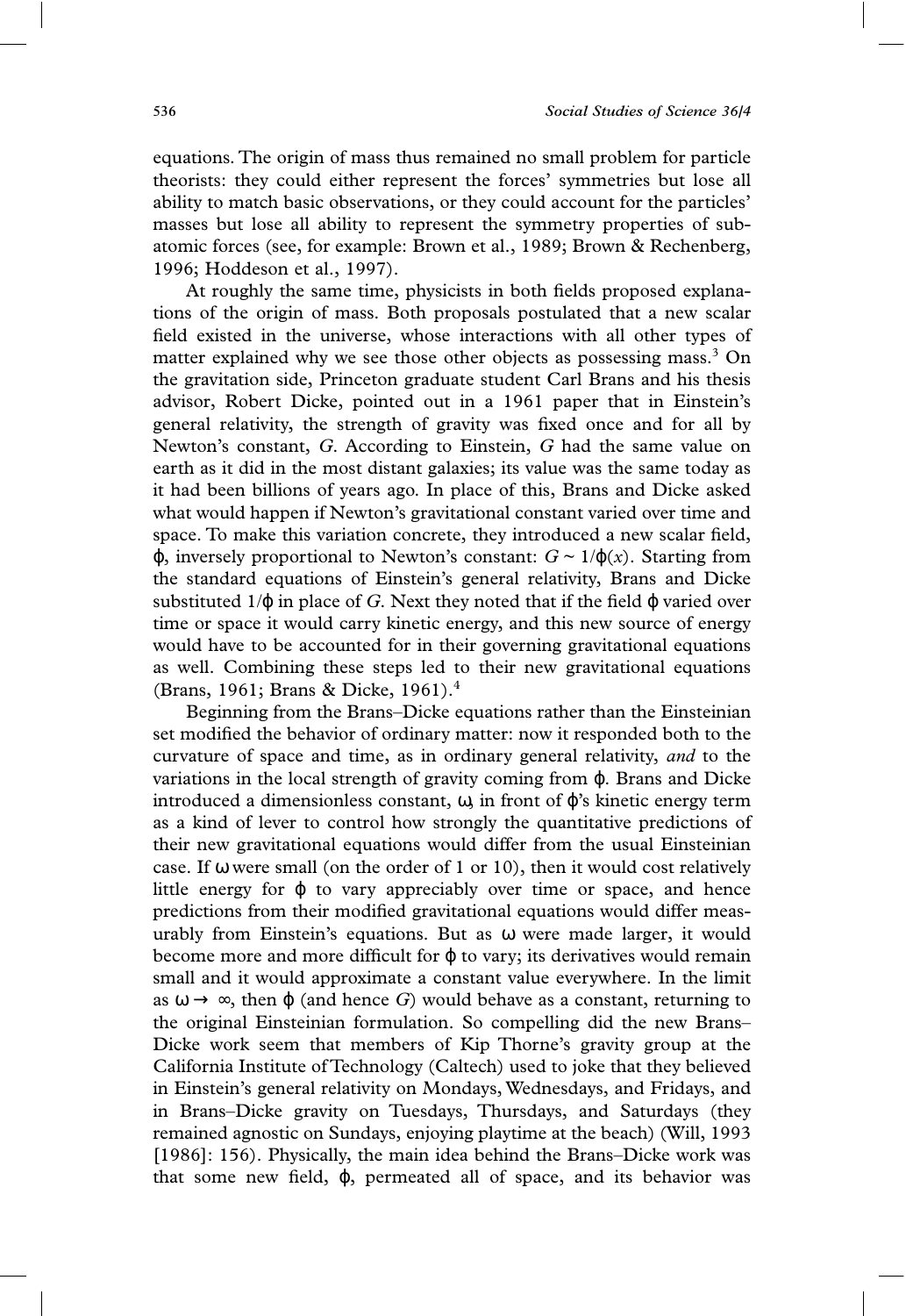determined by the distribution of matter and energy throughout the universe. All matter interacted with the new field, and thus  $\varphi$ 's behavior helped to determine how ordinary matter would move through space and time. Any measurements of an object's mass would therefore depend on the local value of ϕ (Brans, 1961; Brans & Dicke, 1961; Dicke, 1964a, 1964b).

On the particle theory side, several researchers attacked the problem of mass with a new scalar field at the same time. Yoichiro Nambu, Jeffrey Goldstone, François Englert, Robert Brout, Philip Anderson, T.W.B. Kibble, Peter Higgs, and others all focused on the topic during the late 1950s and early 1960s. Building on an analogy to superconducting systems, Jeffrey Goldstone noted in 1961 that equations' solutions need not obey the same symmetries that the governing equations do. As a simple illustration he introduced a scalar field,  $\varphi$ , whose potential energy density,  $V(\varphi)$ , behaved as in Figure 1. This potential has two minima, one at a value of –*v* for the field ϕ, and one at the value of +*v*.

The energy of the system is lowest at these minima, and hence the field will eventually settle into one of these values. The potential energy is exactly the same for both of these values of the field; the governing equations are symmetric for either solution, whether  $\varphi$  winds up at  $-\nu$  or +*v*. Yet the field must eventually land at only *one* of these values: it has an equal chance of winding up at either  $-v$  or  $+v$ , but it can't end up at both values. The field's solution thus spontaneously breaks the equations' symmetry: whereas  $V(\varphi)$  is fully left–right symmetric, any given solution for  $\varphi$ would be concentrated only on the left or only on the right (Goldstone, 1961; see also Brown & Cao, 1991; Brown et al., 1997).5

In 1964, Scottish theorist Peter Higgs revisited Goldstone's work, showing that when applied to gauge field theories, spontaneous symmetry breaking would yield *massive* particles. The key was that the governing equations would necessarily contain terms representing the interaction of the new scalar field, ϕ, with the force-carrying gauge fields. These interaction terms obeyed all of the required symmetries, leaving the overall

#### **FIGURE 1**

**Double-well potential,** *V***(**-**). The energy of the system has a minimum when the field reaches the values +***v* **or –***v***. Although the field's potential energy is symmetric, the field's solution will pick out only one of these two minima, breaking the symmetry of the governing equations.**

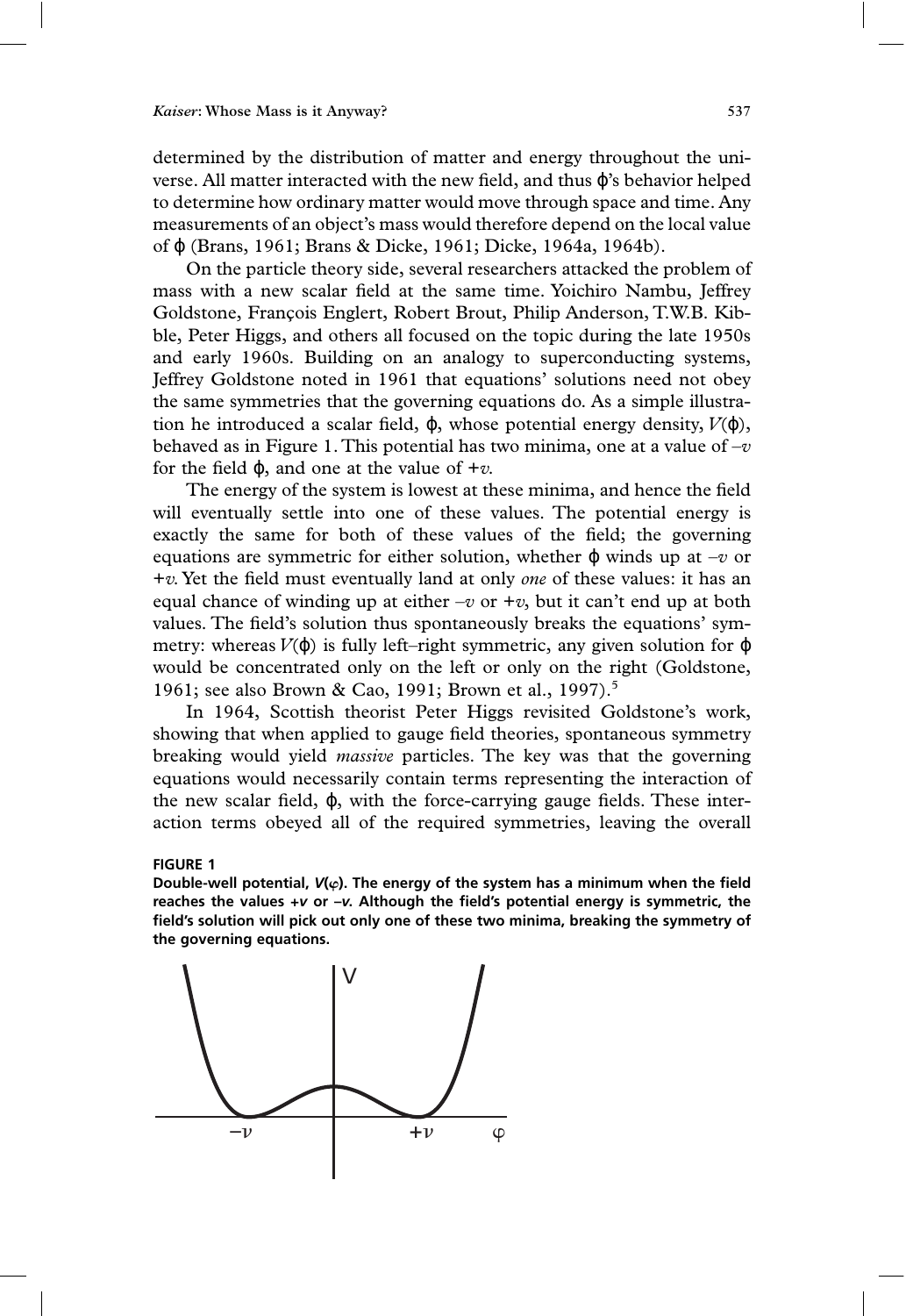equations unchanged even after a gauge transformation. Yet once the scalar field  $\varphi$  settled into one of the minima of its potential, either  $+v$  or  $-v$ , these interaction terms would behave just like a mass: the particles of the gauge field would acquire a non-zero mass given by  $m^2 = 2g^2v^2$ , where g was a coupling constant that determined the strength with which the two fields interacted. The force-carrying particles thus would acquire mass in any particular *solution* to the governing equations, even though no such masses appeared in the governing equations themselves (Higgs, 1964a, 1964b, 1966).<sup>6</sup> Similar interactions would link  $φ$  to the fields for ordinary matter, such as electrons, likewise generating masses for these particles once  $\varphi$ settled into a minimum of its potential. Physically, the picture that emerged from the Higgs mechanism (as this procedure quickly came to be called) was that the Higgs field,  $\varphi$ , permeated all of space, and elementary particles constantly interacted with it. Once ϕ settled into one of its final states, the motions of all other particles would be affected: it would be as if they now moved through some viscous medium rather than empty space. In other words, they would behave as if they had a non-zero mass, and any measurements of the mass would depend on the local value of ϕ.

Both sets of papers – by Brans and Dicke, and by Higgs – quickly became 'renowned', acquiring more than 500 citations by 1981; to this day, each of these papers remains within the top 0.1% most-cited physics papers of all time.7 (See Figure 2.) Both papers proposed to explain the origin of mass by introducing a new scalar field,  $\varphi$ , and accounting for its interactions with all other types of matter. Both were published around the same time, with lengthy papers appearing in the same journal, the *Physical Review*. Given the similarity of their proposals and the quick attention that both received, one might have expected physicists to consider them alongside one another.<sup>8</sup>

Yet this almost never happened. The two theoretical objects – the Brans–Dicke field,  $\varphi_{BD}$ , and the Higgs field,  $\varphi_H$  – serve as tracers, marking out the stark boundaries that existed at the time between the subfields of gravitation and cosmology on the one hand and particle physics on the other. Figure 2 represents 1083 papers that cited either the Brans–Dicke paper or the Higgs papers between 1961 and 1981. Only six of these – less

**FIGURE 2 Cumulative citations to the Brans–Dicke (left) and Higgs (right) papers, 1961–81. Based on data in** *Science Citation Index***.**

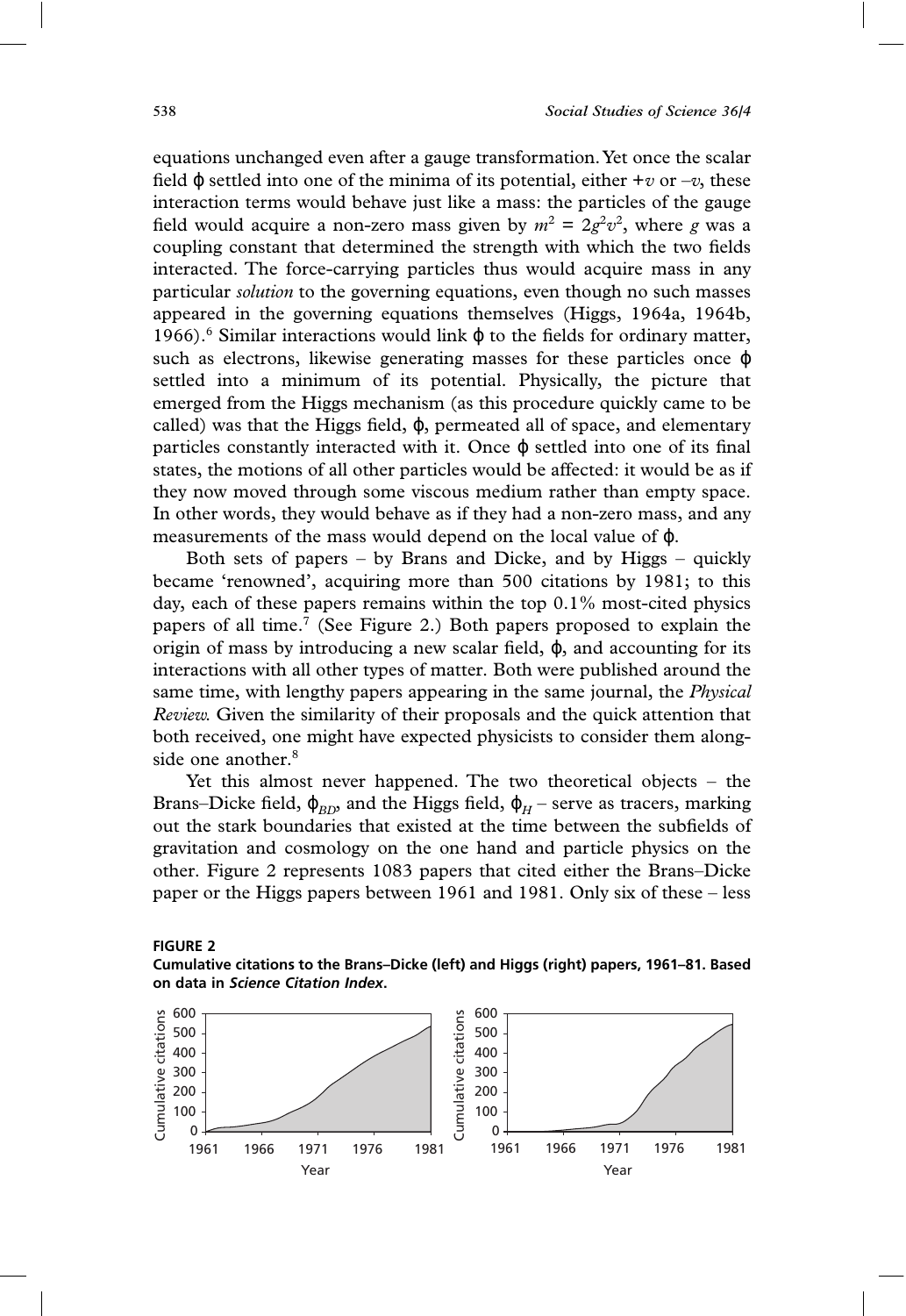than 0.6% – cited *both* Brans–Dicke *and* Higgs, the earliest in 1972 and the rest after 1975. (Although Goldstone's 1961 paper received 487 citations between 1961 and 1981, only one paper cited both Brans–Dicke and Goldstone during this period.) Another measure of these communities' separation comes from their author pools: only 21 authors out of the 990 represented in Figure 2 cited both the Brans–Dicke paper and Higgs's work – usually in separate papers – between 1961 and 1981. Clearly the two communities saw different things in their respective ϕs. To the experts in gravitation and cosmology,  $\varphi_{BD}$  was exciting because it offered an alternative to Einstein's general relativity, inspiring renewed theoretical scrutiny of gravitational equations and spurring high-precision experimental tests of gravitation. To the particle theorists,  $\varphi_H$  was exciting because it offered hope that gauge field theories might be able to explain the behavior of nuclear forces among massive particles. *Nobody* suggested that  $\varphi_{BD}$  and  $\varphi_H$  might be physically similar, or even worth considering side by side, before the mid-1970s.<sup>9</sup>

Why so little overlap? Were the objects,  $\varphi_{BD}$  and  $\varphi_{H}$ , fundamentally different from each other, or even 'incommensurable'? Certainly not in any absolute or trans-historical sense: as we will see below, in the mid- and late 1970s a few theorists began to suggest that  $\varphi_{BD}$  and  $\varphi_H$  might be physically identical, literally the same field. Within a few years, several other groups had begun to explore the cosmological consequences of models that included both a Brans–Dicke field and a Higgs field, often merging the two ϕs into one. So the objects' changing status cannot be a function only of the things in themselves. The objects' status and identity were *historical*. A maneuver that no one had even considered in the 1960s and early 1970s became an obvious, run-of-the-mill procedure by the early 1980s. What had changed between the mid-1960s and the late 1970s that might account for physicists' remarkably different treatment of these two objects of theory?

## **Pushes, Pulls, and Pedagogy**

The separate treatment of the two objects of theory,  $\varphi_{BD}$  and  $\varphi_{H}$  illuminates the wide gulf that separated specialists in gravitation from those in particle physics throughout the 1960s. The objects also reveal some of the more subtle contours within the world's communities of theoretical physicists: not all groups treated the two ϕs the same way, or along similar timelines. Yasunori Fujii, for example, a young Japanese theorist working in Tokyo, first tentatively suggested that  $\varphi_{BD}$  and  $\varphi_H$  might be one and the same field as early as 1974, and over the next 4 years similar proposals were broached by theorists working in Kiev, Brussels, and Bern (Fujii, 1974; Englert et al., 1975; Minkowski, 1977; Matsuki, 1978; Chudnovskii, 1978). Yet no one working or trained within the USA considered  $\varphi_{BD}$  and  $\varphi$ <sub>H</sub> on an equal footing (and exceedingly few considered the two fields together at all) until 1979. The divide between particle physics and cosmology was especially sharp in the USA, and only began to subside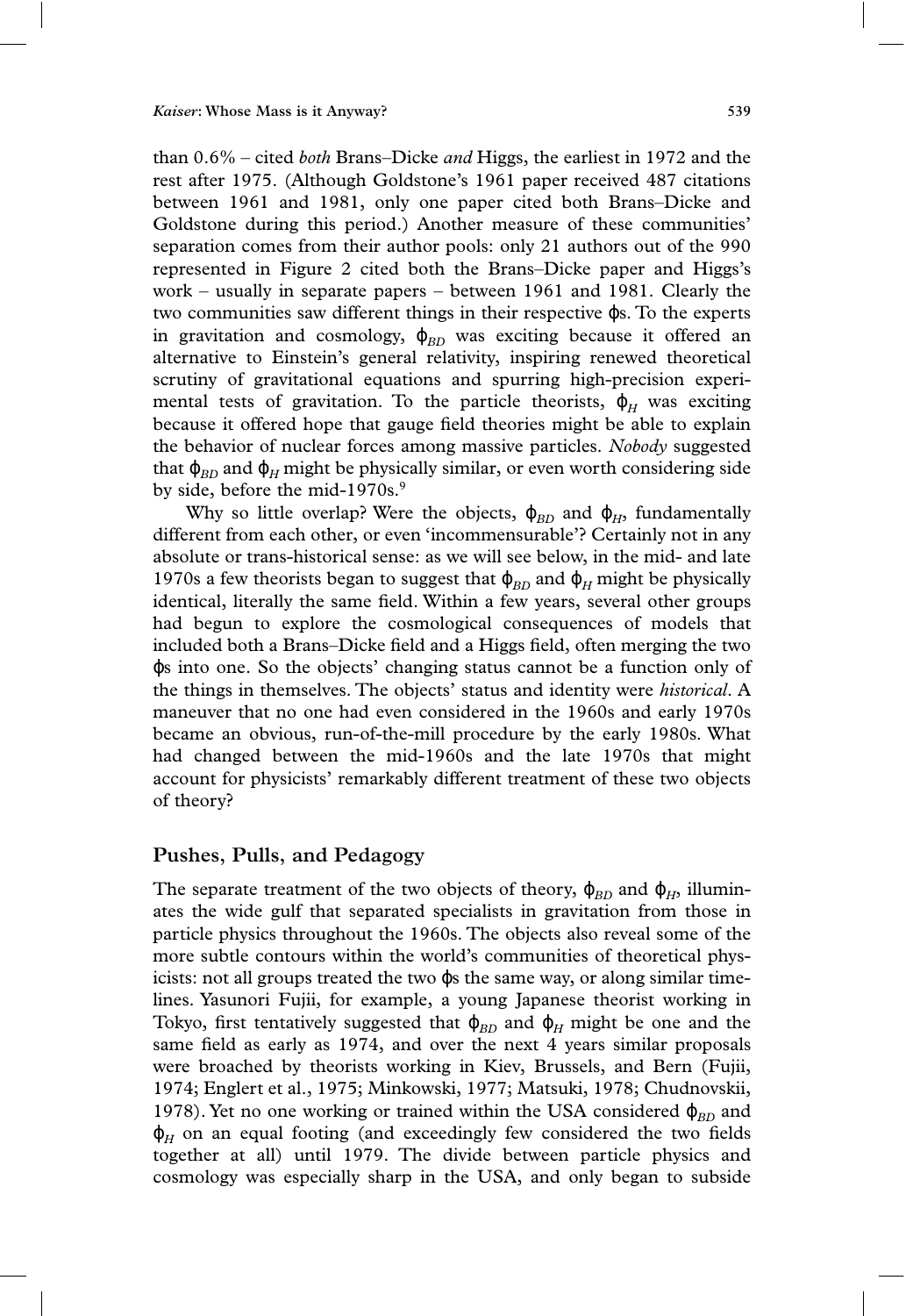after massive changes in pedagogical infrastructure rocked the field in the early 1970s. These dramatic institutional changes helped set the conditions for a new generation of US-trained physicists to begin to treat the two  $\varphi$ 's as mutually relevant.

During the middle decades of the 20th century, general relativity and cosmology lost much of the allure they had once held among physicists around the world (Eisenstadt, 1989; Kaiser, 1998). Yet the division between gravitation and cosmology and 'mainstream' topics within physics never became as stark in many countries as it did within the USA. When composing their renowned textbook series on theoretical physics during the 1940s and 1950s, for example, the Moscow theorists Lev Landau and Evgenii Lifshitz incorporated general relativity and cosmology into the heart of their book on classical field theory – and hence Einstein's theory of gravity was interwoven with such staple topics as electromagnetism. Undergraduates and graduate-level physics students at Cambridge University likewise continued to study general relativity as part of their ordinary coursework during the 1940s and 1950s, much the way their predecessors had been doing since the 1920s. Meanwhile, several Swissbased physicists launched a new 'International Society on General Relativity and Gravitation' in 1961.<sup>10</sup>

Nor had the division between high-energy physics and gravitation always been so severe among physicists working in the USA. During the 1930s, several physicists in the USA contributed to the new field of 'relativistic astrophysics'. For example, J. Robert Oppenheimer and some of his students at Berkeley began to investigate the nuclear reactions within massive stars and the space-time structures surrounding them, while Richard Tolman at Caltech produced pioneering work on how to study high-temperature phenomena in the context of general relativity (Tolman, 1934; Oppenheimer & Serber, 1938; Oppenheimer & Snyder, 1939; Oppenheimer & Volkoff, 1939). Subrahmanyan Chandrasekhar arrived at the University of Chicago's Yerkes Observatory from Cambridge University in 1937, and began to build up a thriving school of young astrophysicists who worked with him to investigate relativistic stellar structure and dynamics (Chandrasekhar, 1939, 1942; see also Kragh, 1999: 183–84; Srinivasan, 1999). A decade later George Gamow and his young collaborators began combining insights from nuclear physics with relativistic cosmology to piece together what came to be known as the 'big bang' model of the universe (Alpher, 1948; Alpher et al., 1948a; Alpher et al., 1948b; Alpher & Herman, 1948, 1949, 1950; Gamow, 1948a, 1948b, 1949; see also Kragh, 1996: chapter 3). Yet unlike the earlier work, Gamow and company's efforts received nary a passing glance from their US colleagues: discounting self-citations, the cluster of papers published between 1948 and 1950 by Gamow's group received an average of fewer than three citations per year in the US physics literature over the next 15 years. Many of these citations, meanwhile, came from physicists working outside the USA who chose to publish in US journals.<sup>11</sup>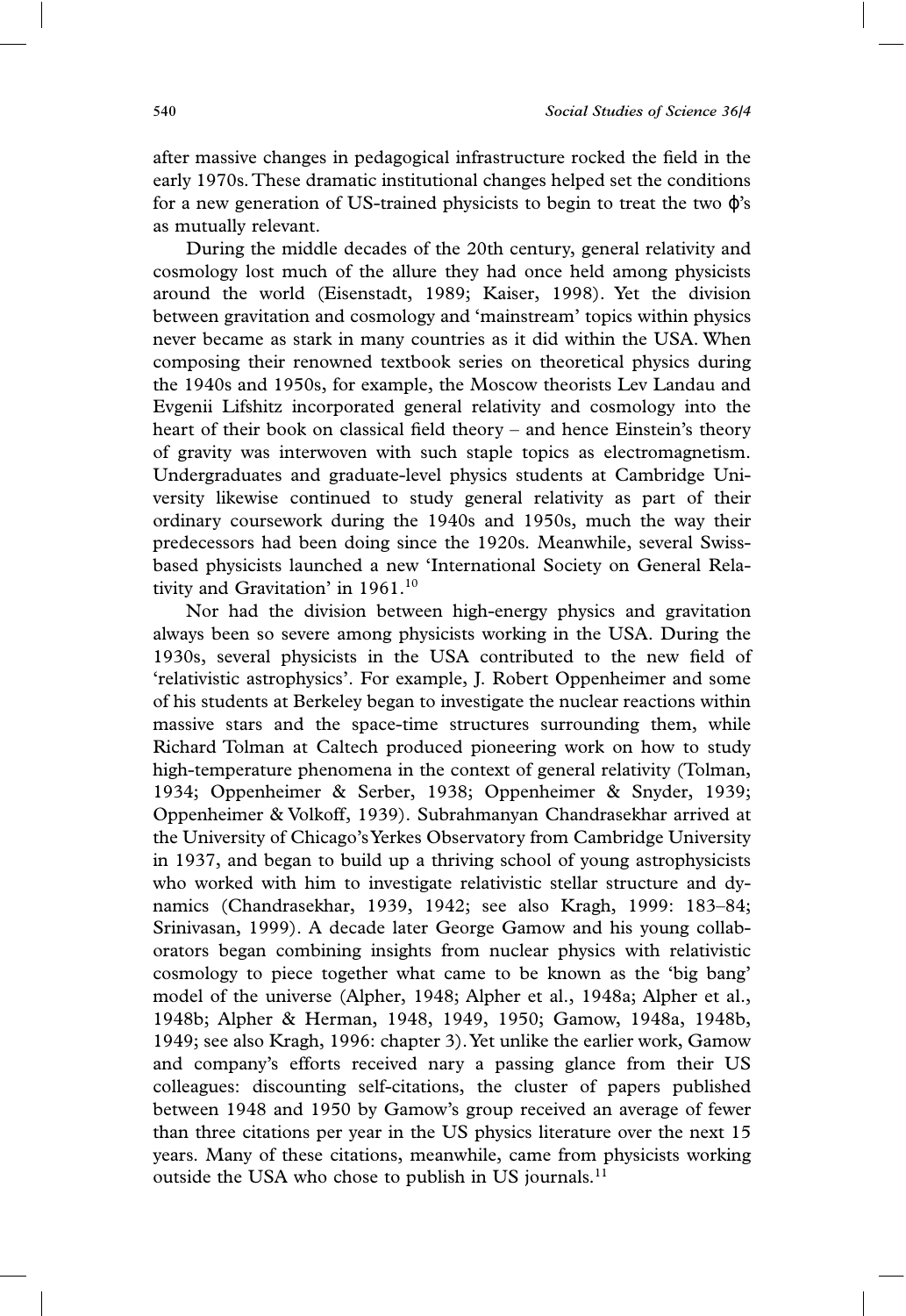When most US physicists turned with renewed vigor (and off-scale funding) to nuclear and particle physics after World War II, questions of gravitation and cosmology quickly fell by the wayside. New machines beckoned, capable of accelerating sub-atomic particles to higher and higher energies, and the great majority of particle theorists working in the USA set as their goal trying to bring some order to the 'zoo' of unanticipated new particles and interactions that began to stream forth (Pickering, 1984; Galison, 1987, 1997; Brown et al., 1989; Polkinghorne, 1989). Even the most abstract-minded of the postwar generation of US particle theorists preferred to keep their focus on the new data and on increasingly fancy ways of representing the new particles and their interactions. General relativity and cosmology fell out of their students' curricula; many US physicists took to mocking such 'speculative' topics, so far had they fallen outside mainstream developments (Pickering, 1984; Schweber, 1989; Kaiser, 2005a).<sup>12</sup>

Well into the 1960s, the divide in the USA between particle physics and gravitation and cosmology remained stark. When planning for the future, US physicists saw distinct trajectories for the two fields. The Physics Survey Committee (PSC) of the National Academy of Sciences published a lengthy study in 1966, *Physics: Survey and Outlook*, meant to provide 'a report on the present state of US physics and its requirements for future growth'. Although particle physics received the single largest share of federal funding among the subfields of physics in the mid-1960s, the PSC recommended more than doubling that amount by 1969 – the largest increase suggested for any subfield within physics. Similarly, they called for the number of postdoctoral researchers working full-time in particle physics to double between 1966 and 1972, from one thousand to two thousand. Meanwhile, they made no specific recommendations for amplifying gravitational or cosmological research and called for rather modest increases in astrophysics generally: the report recommended that astrophysics should receive the second smallest increase in federal funds among all the subfields of physics, and further suggested that the number of PhDlevel practitioners rise from 590 to 670 – a 14% increase, the lowest among all subfields by more than a factor of three (Physics Survey Committee, 1966: 38–45, 52, 95, 111). Within the USA, the view from the mid-1960s seemed clear: particle physics should continue its steep upward climb while gravitation and cosmology remained separate, small, and dormant.

As the treatment of  $\varphi_{BD}$  and  $\varphi_H$  makes clear, however, by the late 1970s the separation between cosmology and particle physics no longer seemed quite so extreme, even among physicists working in the USA. Looking back on the rapid rise of particle cosmology, physicists almost always point to two important developments that helped spur the merger. Both concerned changes in particle theory during the mid-1970s: the discovery of 'asymptotic freedom' in 1973, and the construction of the first 'grand unified theories', or GUTs, in 1973–74. Asymptotic freedom refers to an unexpected phenomenon within certain classes of gauge field theories: the strength of the interaction decreases as the energy of the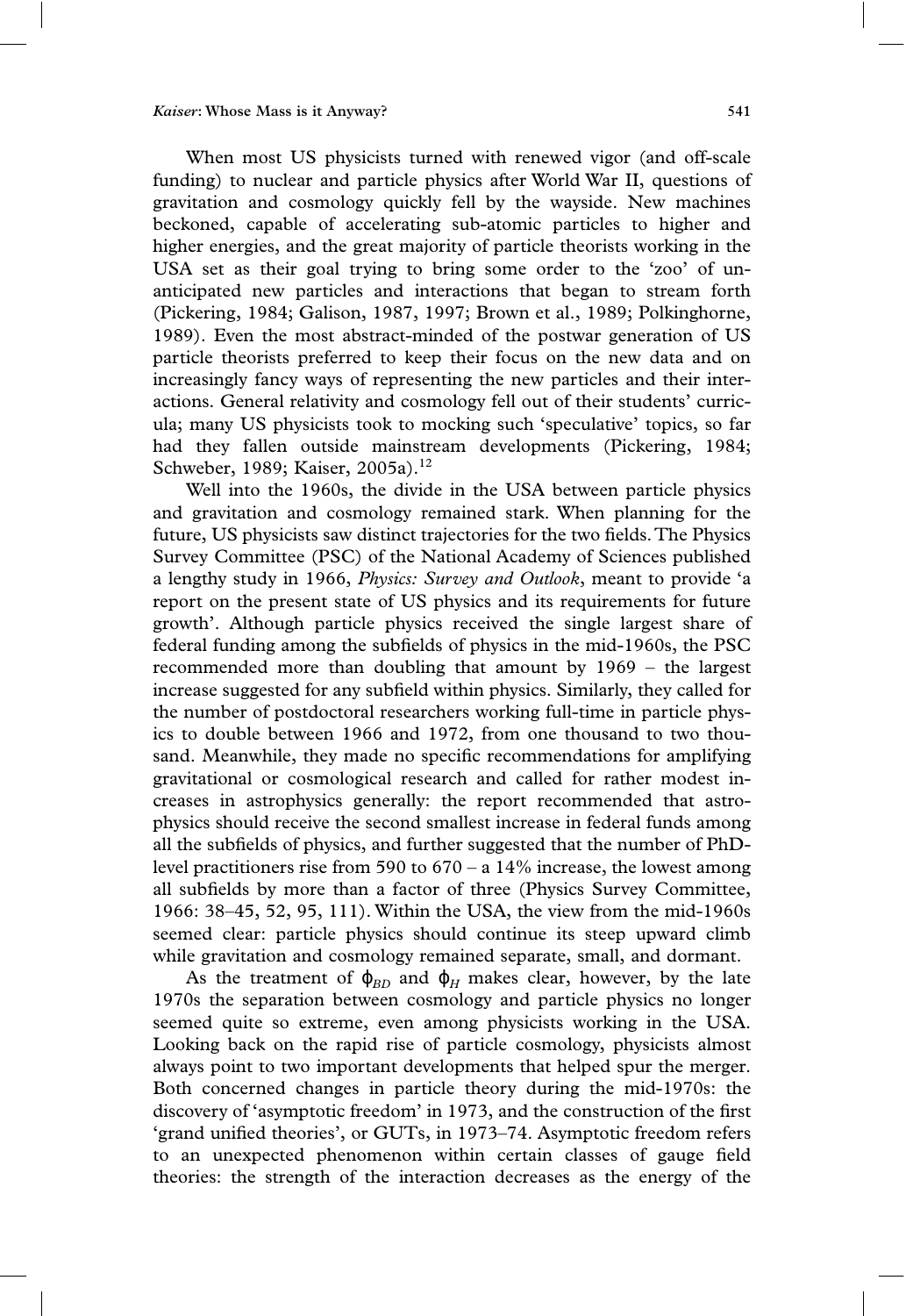particles goes up, rather than increasing the way most other forces do. For the first time, particle theorists were able to make accurate and reliable calculations of such phenomena as the 'strong nuclear force' – the force that keeps quarks bound within nuclear particles such as protons and neutrons – as long as they restricted their calculations to very high energy realms, far beyond anything that had been probed experimentally (Gross & Wilczek, 1973a, 1973b, 1974; Politzer, 1973, 1974). (H. David Politzer, David Gross, and Frank Wilczek shared the 2004 Nobel Prize in Physics for their discovery of asymptotic freedom.)

The introduction of GUTs likewise pointed particle theorists' attention toward very high energies. Some particle theorists realized that the strengths of three of the basic physical forces – electromagnetism, the weak nuclear force (responsible for such phenomena as radioactive decay), and the strong nuclear force – might become equal at some very high energy (see Figure 3). Theorists hypothesized that above that energy scale the three forces would act as a single undifferentiated force, subject to a particular gauge symmetry group. Below that energy scale, the GUT symmetry would be spontaneously broken, leaving three distinct gauge groups, each with its characteristic interaction strength (Georgi & Glashow, 1974; see also Pati & Salam, 1973).

The energy scale at which 'grand unification' might set in was literally astronomical: more than one trillion times higher than anything particle physicists had been able to probe using earth-bound particle accelerators. Physicists had no possible way of accessing such energy scales via their

#### **FIGURE 3**

**Interaction strength (***g***, in arbitary units) versus energy (***E***, in billions of electronvolts). From top to bottom: the interaction strengths associated with the gauge groups representing the strong nuclear force, the weak nuclear force, and electromagnetism. Note that the interaction strength of the strong nuclear force decreased with increasing energy ('asymptotic freedom'), while those of the weak and electromagnetic forces increased with energy, allowing all three interaction strengths to intersect in the vicinity of 1015 billion electronvolts.**

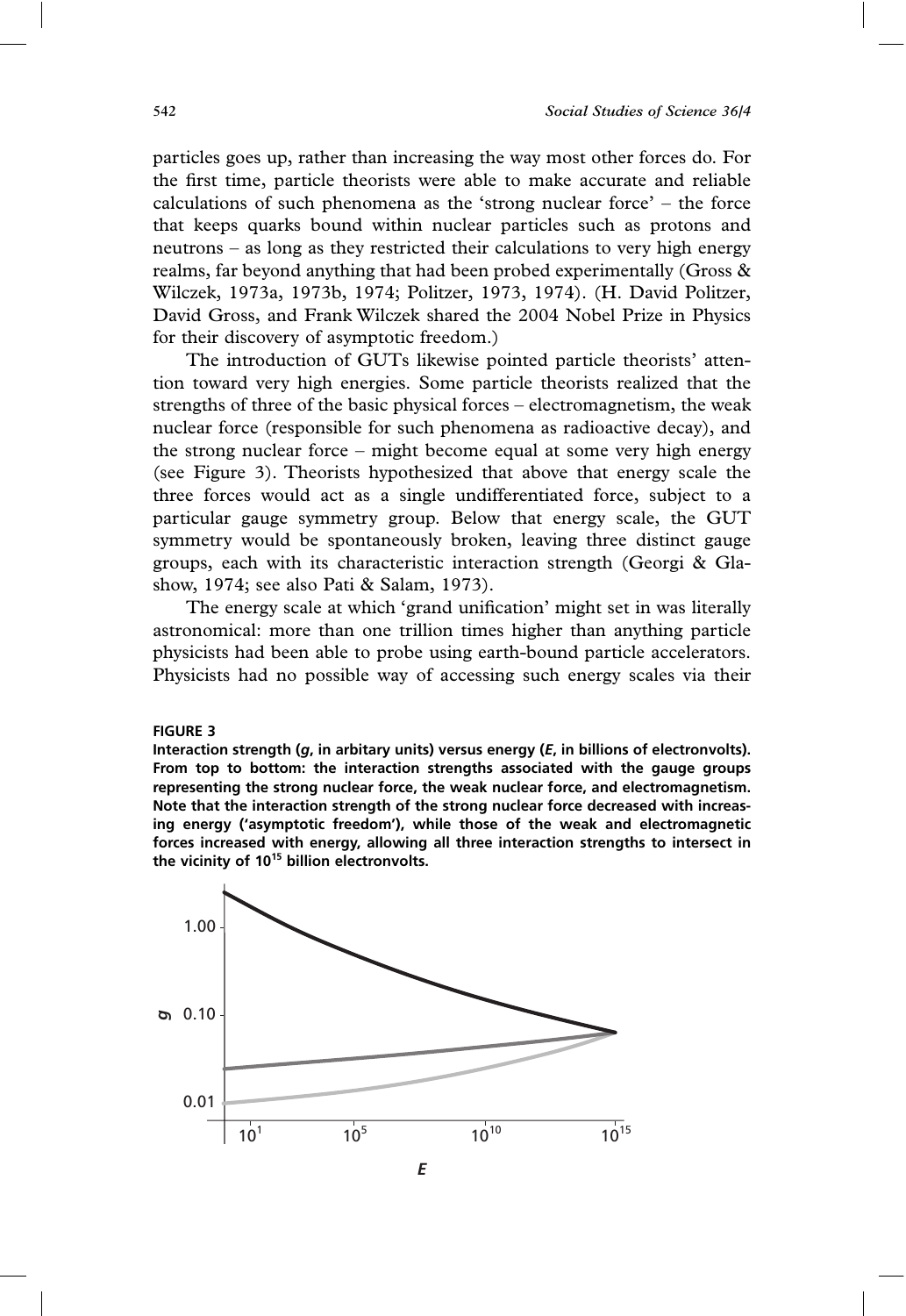traditional route; even with three decades of improvements in the underlying technology, today's most powerful particle accelerators have increased the energies under study by less than a factor of one hundred, a far cry from one trillion. So GUT-scale energies could never be created in physicists' laboratories. But some began to realize that if the entire universe had begun in a hot big bang, then the average energy of particles in the universe would have been extraordinarily high at early times in cosmic history, cooling over time as the universe expanded. With the advent of asymptotic freedom and GUTs, particle physicists therefore had a 'natural' reason to begin asking about the high-energy early universe: cosmology would provide 'the poor man's accelerator'. Scores of physicists, journalists, philosophers, and historians have repeated this refrain to explain the birth of particle cosmology: key ideas within particle theory drove particle theorists to think about cosmology, beginning in the mid-1970s.<sup>13</sup>

Is this the whole story? Although certainly important, these changes in particle theory are not sufficient to explain the growth of the new subfield. For one thing, the timing is a bit off. Publications on cosmology (worldwide as well as in the USA) began a steep rise *before* 1973–74, and the rate of increase was completely unaffected by the appearance of the papers on asymptotic freedom and GUTs (see Figure 4).

Whereas the annual number of papers worldwide on cosmology grew at an average pace of 6.4 papers per year between 1955 and 1967, this rate soared to 21 additional papers per year between 1968 and 1980. Within the main US research journal, the *Physical Review*, the rate at which cosmology papers appeared similarly quadrupled between the periods 1960–67 and 1968–73.14 Moreover, although GUTs were introduced in 1973–74, they

#### **FIGURE 4**

**Number of papers published worldwide on cosmology per year. Dashed lines show average rates of growth during the two periods. Based on data in** *Physics Abstracts***.**

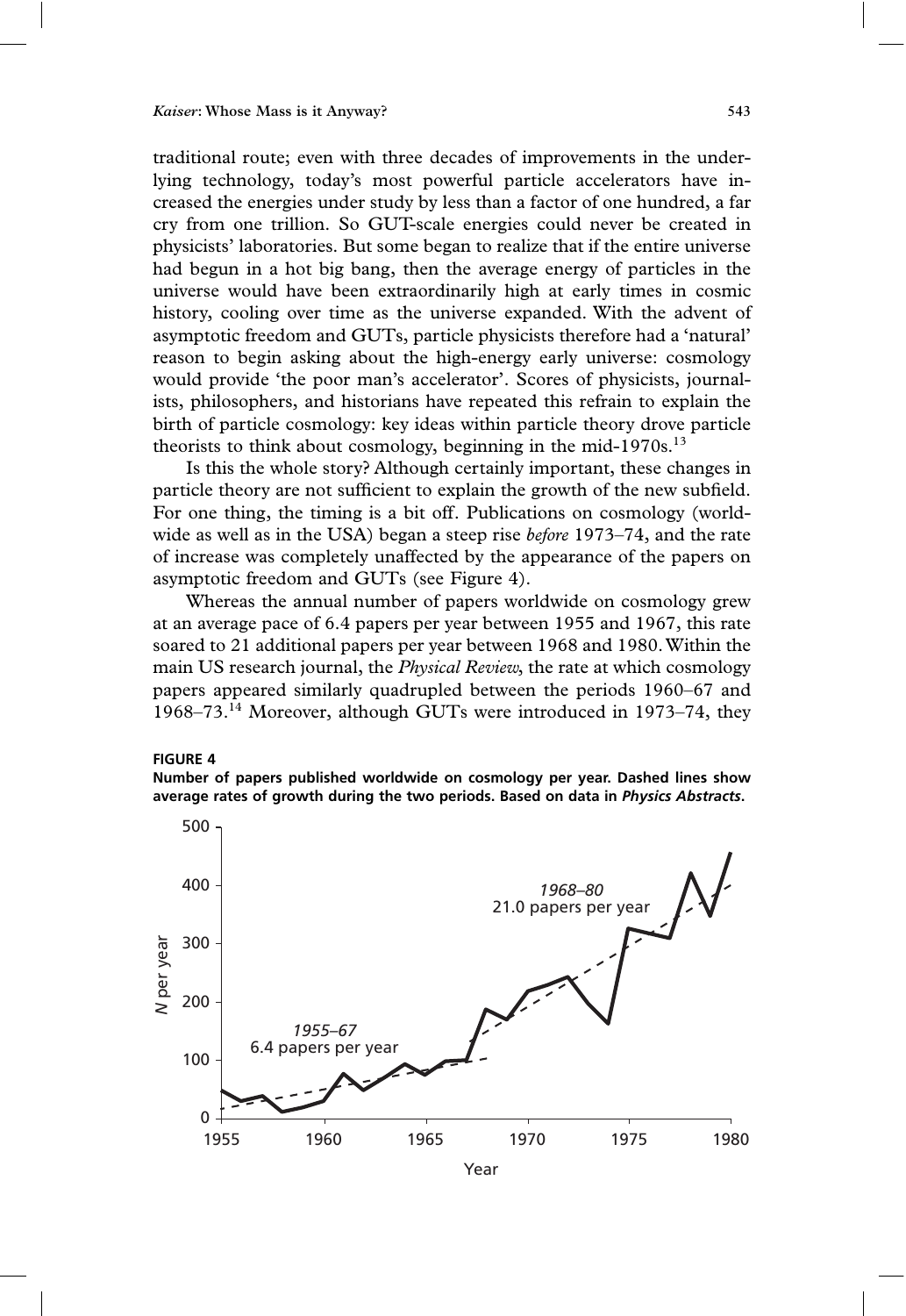did not receive much attention – even from particle theorists – until the late 1970s and early 1980s.<sup>15</sup> Three of the earliest review papers on the emerging field of particle cosmology, published between 1978 and 1980, highlighted strictly non-GUT-related work, some dating back to 1972 before either asymptotic freedom or GUTs had even been introduced (Schramm, 1978; Steigman, 1979; Tayler, 1980).<sup>16</sup> By the late 1970s, several reviewers thus recognized the new subfield of particle cosmology independent of asymptotic freedom or grand unification; the new ideas from particle theory surely did not create the subfield all on their own.

More than ideas were at stake in the creation of particle cosmology: institutions and infrastructure played major roles as well. Détente, major cutbacks in defense spending, anti-Vietnam War protests, and the Mansfield Amendment (which heavily restricted Defense Department spending on basic scientific research) wreaked havoc on physics in the USA between 1968 and 1972. The first 'Cold War bubble' – akin to a speculative stockmarket bubble, which had seen physicists funded and admired like no other period in US history – burst suddenly, and physicists in the USA quickly began to talk of the crisis facing their discipline (Kaiser, 2002: 149–53).17 The overall number of physics PhDs granted per year in the USA entered a steep decline, falling nearly as fast during 1970–75 as it had risen during the years after Sputnik (see Figure 5).<sup>18</sup>

Federal funds for physics likewise fell rapidly, down by more than onethird between 1967 and 1976 (in constant dollars). Whereas employers had always outnumbered physics students looking for jobs at the American Institute of Physics's placement service meetings from the 1950s through the mid-1960s, employment prospects quickly turned grim for young physicists in the USA: 989 applicants competed for 253 jobs in 1968, while



### **FIGURE 5 Number of physics PhDs granted per year in the USA, 1900–81.**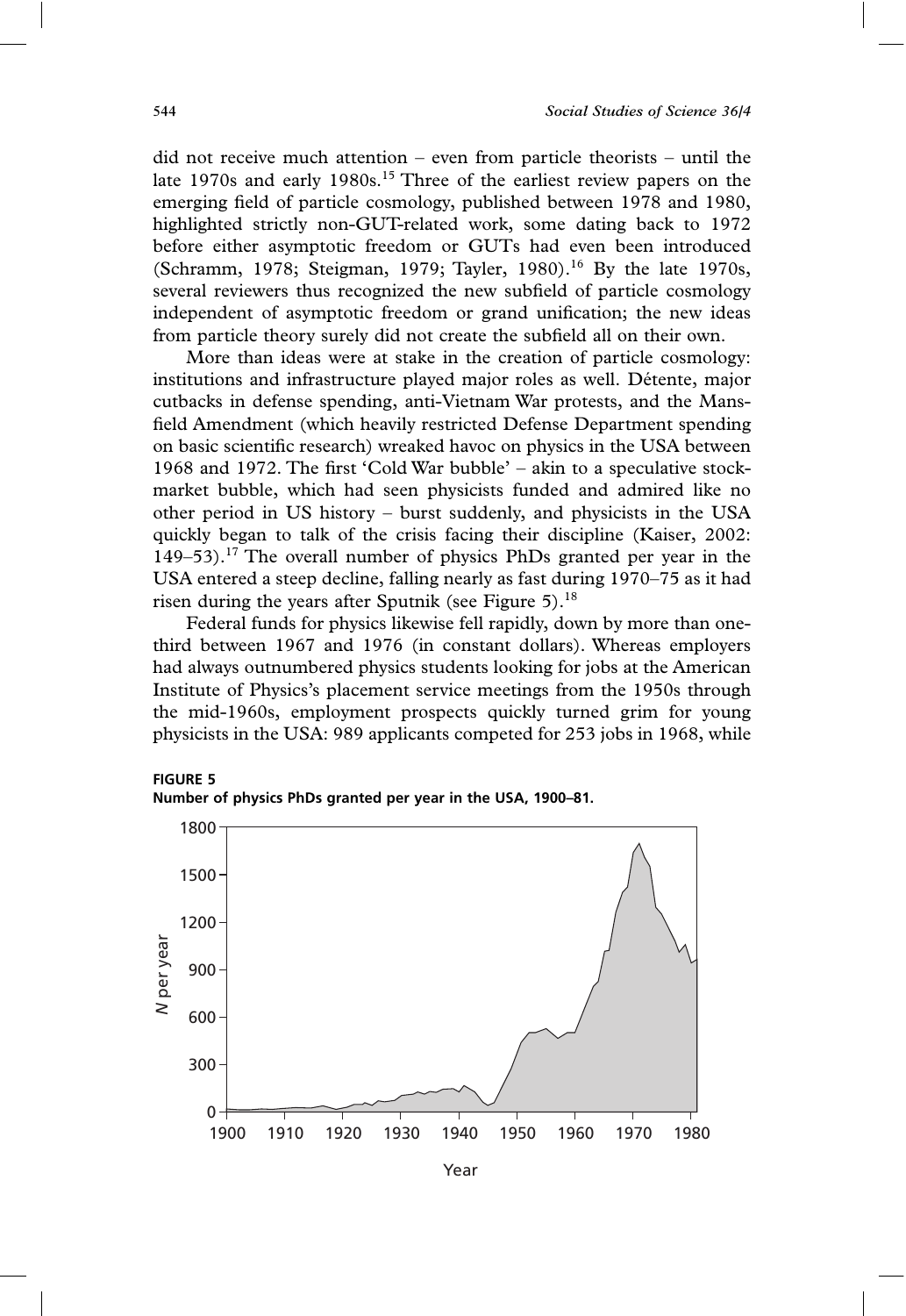1053 sought out only 53 jobs on offer in 1971.19 By the early 1970s, physicists in the USA faced the worst crisis their discipline had ever seen.

The cuts did not fall evenly across the discipline: hardest hit by far was particle physics. Federal spending on particle physics fell by 50% between 1970 and 1974 (a combination of direct cut-backs and inflation), combined with a sudden drop in government demand for high-energy physicists (Kevles, 1995 [1978]: 421). A rapid out-flow of particle physicists began: between 1968 and 1970 alone, twice as many physicists left particle physics as entered it in the USA. The downward slide continued into the 1970s: the number of new particle physics PhDs trained per year in the USA fell by 44% between 1969 and 1975 – the fastest decline of any subfield – and the proportion of new PhDs entering particle physics fell by more than one-third (Physics Survey Committee, 1972, vol. 1: 367; 1986: 98). As particle physicists' fortunes plummeted, meanwhile, astrophysics and gravitation became one of the fastest-growing fields in US physics. Spurred in part by a series of new discoveries during the mid-1960s (such as quasars, pulsars, and the cosmic microwave background radiation), as well as by innovations in experimental and instrumental approaches to gravitation and astrophysics, the number of new PhDs per year in this area grew by 60% between 1968 and 1970, and by another 33% between 1971 and  $1976$  – even as the total number of physics PhDs fell sharply.<sup>20</sup> All told, the number of dissertations on gravitation and cosmology within the USA grew twice as fast between 1968–80 as they had between  $1955 - 67.<sup>21</sup>$ 

Surveying the wreckage a few years into the slump, the PSC argued that particle theorists (who made up more than one-half of all the new PhDs in particle physics) had fared so poorly when the crunch came because their training had been too narrowly specialized. When demand for particle physicists fell off, too many of the young particle theorists had difficulty switching their research efforts elsewhere. The nation's physics departments needed to revamp how particle theorists were trained, urged the PSC:

The employment problem for theoretical particle physicists appears to be even more serious than it is for other physicists. The large number of such theorists produced in recent years and their high degree of specialization are often given as the causes of this difficulty. This narrow specialization is already an indication that the student of particle theory has been allowed to choose unwisely, because real success in any part of physics requires more breadth, and both great breadth and depth of perspective are required for a significant contribution, especially in theoretical particle physics . . . University groups have a responsibility to expose their most brilliant and able students to the opportunities in all subfields of physics. (Physics Survey Committee, 1972, vol. 1: 119)

Particle theorists were the only subfield singled out for such criticism in the PSC's 2500-page report. Particle physicists in the USA did undertake curricular changes in the early 1970s, aimed in part to broaden their students' exposure to other areas of physics – including more emphasis on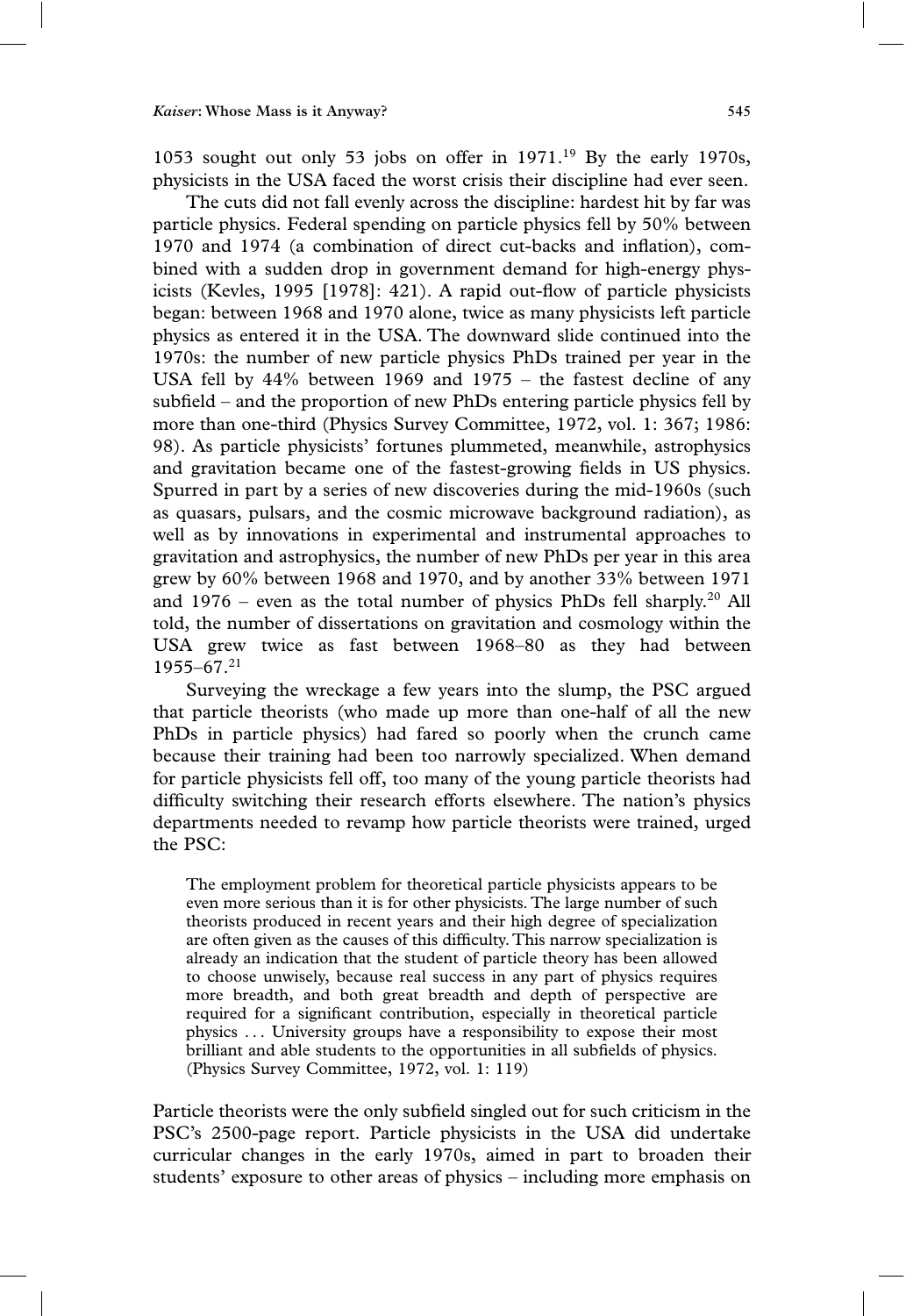gravitation and cosmology. Across the country, physics departments began to offer new courses on the subject.

One useful measure of these curricular changes comes from the fastrising numbers of graduate-level textbooks on gravitation and cosmology. Soon after the end of World War II, with graduate physics enrollments skyrocketing like never before, US publishers realized that advanced physics textbooks could be a lucrative business. A dozen presses aggressively entered the field, especially eager to publish anything on quantum theory and nuclear physics (Kaiser, 2005a:  $255-59$ ).<sup>22</sup> Yet despite the booming enrollments and brisk sales, US publishers shied away from textbooks on gravitation and cosmology after the war – understandably so, since no physics departments in the country required coursework in the subject and most failed even to offer elective classes in it.<sup>23</sup>The handful of textbooks on gravitation and cosmology available to US physicists during the 1950s and 1960s were dominated by translations of successful, older foreign-language books – books like Hermann Weyl's *Space-Time-Matter* (1919, first English translation 1950), Landau & Lifshitz's *Classical Theory of Fields* (1941, first English translation 1951), Wolfgang Pauli's *Theory of Relativity* (1921, first English translation 1958), and Vladimir Fock's *Theory of Space-Time and Gravitation* (1955, first English translation 1959). Even as they galloped ahead with scores of new titles in high-energy physics, US publishers and series editors proceeded cautiously when it came to textbooks on gravitation and cosmology. One reviewer of a new textbook manuscript observed in 1959, for example, that 'There is probably not a vast market for a relativity book, however good', and editors and publishers often acknowledged outright that such books probably would never recoup the costs of their production and would have to be subsidized by the other, more successful textbooks in a given series. $24$ 

With increasing excitement about some of the new gravitational discoveries during the mid- and late 1960s, publishers became a bit less queasy about the subject and the number of new textbooks grew modestly. The real take-off in gravitational publishing, however, came in the early and mid-1970s. With the sudden change in fortunes of particle physics, and the growing acknowledgement among many US physics departments that their students needed to gain broader exposure to various topics across theoretical physics, textbooks on gravitation and cosmology finally became a profitable enterprise: US publishers brought out 26 new graduate-level textbooks on the subject during the 1970s, and published another six English-language editions of foreign textbooks, averaging more than three new textbooks each year (twice the rate for the previous decade).25 Amid the fast-changing curricula, physicists sometimes decided not to wait for formal textbooks to be published. In 1971, for example, Caltech began to circulate mimeographed copies of the lecture notes from Richard Feynman's 1962–63 course on gravitation, while the Reidel publishing company in Boston rushed out Achilleus Papapetrou's informal lecture notes on general relativity in 1974.<sup>26</sup>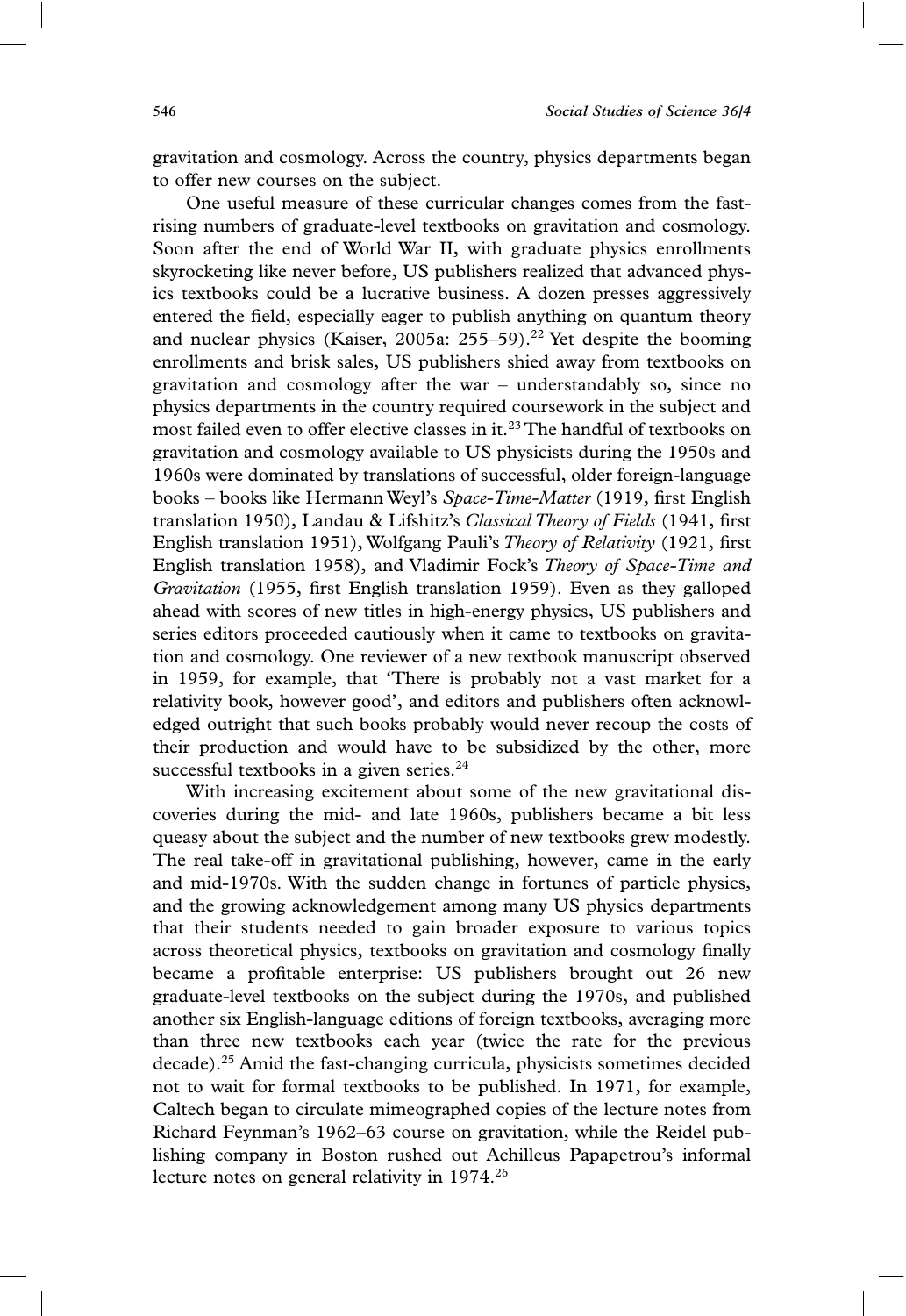Meanwhile several major new textbooks appeared: James Peebles's *Physical Cosmology* (1971), Steven Weinberg's *Gravitation and Cosmology* (1972), Charles Misner, Kip Thorne, and John Wheeler's *Gravitation* (1973), and Stephen Hawking and George Ellis's *The Large-Scale Structure of Space-Time* (1973).<sup>27</sup> Other publishers hurried new editions of older textbooks back into print: Dover re-published Peter Bergmann's famous *Introduction to the Theory of Relativity* in 1976 (long after the original 1942 Prentice-Hall edition had gone out of print); after almost deciding that it couldn't afford to publish Ronald Adler, Maurice Bazin, and Menahim Schiffer's *Introduction to General Relativity* (1965) because there was no market for it, McGraw-Hill rushed out a second edition in 1975. The time delay between new editions of more recent textbooks, meanwhile, continued to shrink: Harper and Row first published William Kaufmann's *Relativity and Cosmology* in 1973 and produced a second edition as early as 1976, while Pergamon published revised and expanded English editions of Landau & Lifshitz's popular *Classical Theory of Fields* in 1971 and 1975, each subsequent edition including more material (and even more important, more homework problems) on relativistic cosmology. With more and more graduate students taking more and more formal courses on gravitation and cosmology, new types of textbooks also began to appear. Four of Kip Thorne's Caltech disciples published the *Problem Book in Relativity and Gravitation* in 1975, a compendium of 500 advanced problems with solutions (Lightman et al., 1975). Although no problems asked students to unite  $\varphi_{BD}$  and  $\varphi_H$  into a single field, dozens of problems prompted students to practice manipulating scalar fields in the context of general relativity and Brans–Dicke gravitation.

These massive changes in US physics left their mark on the way theorists handled such theoretical objects as  $\varphi_{BD}$  and  $\varphi_{H}$ . Working independently, two US theorists suggested in 1979 that  $\varphi_{BD}$  and  $\varphi_H$  might be one and the same field – this after nearly two decades in which almost no US physicists had even mentioned the two theoretical objects in the same paper, let alone considered them to be physically similar. Anthony Zee and Lee Smolin separately introduced a 'broken-symmetric theory of gravity' by combining the Brans–Dicke gravitational equations with a Goldstone– Higgs symmetry-breaking potential, in effect gluing the two key pieces of  $\varphi$ together. In this model the local strength of gravity, governed by Newton's 'constant',  $G \sim 1/\varphi^2$ , not only could vary over space and time (as in the Brans–Dicke work); its present-day value emerged only after the field,  $\varphi$ , settled into a minimum of its symmetry-breaking potential, just as in the Higgs work. In this way, Zee and Smolin each could try to explain why the gravitational force is so weak compared with other forces: when the field settles into its final state,  $\varphi = \pm v$ , it anchors  $\varphi$  to some large, non-zero value, thus pushing  $G \sim 1/v^2$  to a small value (Zee, 1979; Smolin, 1979).28

Anthony Zee's path to uniting the two  $\varphi$ s illustrates one way in which theorists in the USA wandered into cosmology from particle theory after the collapse of the Cold War bubble. He had worked with gravitation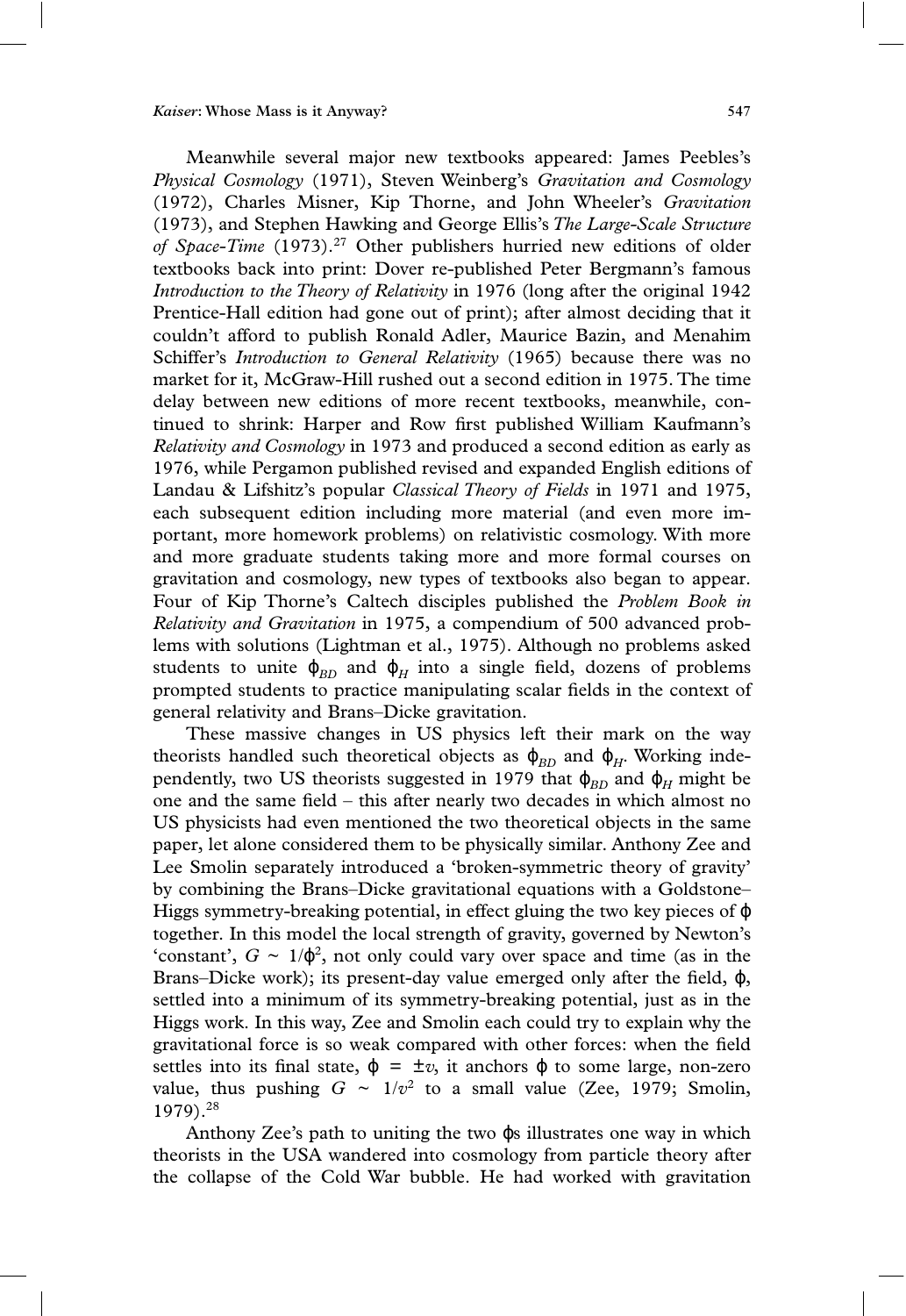expert John Wheeler as an undergraduate at Princeton in the mid-1960s before pursuing his PhD in particle theory at Harvard, earning his degree in 1970 just as the biggest declines in that area began. As he later recalled, 'At that time I was working on problems far removed from those of cosmology . . . I never heard cosmology mentioned during my graduate school years at all.' After postdoctoral work, Zee began teaching at Princeton. He rented an apartment from a French physicist while on sabbatical in Paris in 1974, and in his borrowed quarters he stumbled upon a stack of papers by European theorists who tried to use ideas from particle theory to explain various cosmological features (such as why our observable universe contains more matter than antimatter). Although he found the particular ideas in the papers unconvincing, the chance encounter reignited Zee's earlier interest in gravitation. Returning from his sabbatical, and back in touch with Wheeler, Zee began to redirect his research interests more and more toward particle cosmology.<sup>29</sup>

Lee Smolin, on the other hand, entered graduate school at Harvard in 1975, just as the curricular changes began to take effect. Unlike Zee, Smolin formally studied gravitation and cosmology as a graduate student alongside his coursework in particle theory  $-$  he didn't need to stumble into one area from the other. Smolin worked closely with Stanley Deser (based at nearby Brandeis University), who was visiting Harvard's department during Smolin's first year of graduate study. Deser was uniquely wellplaced to help Smolin study the new material: he was originally trained as a particle theorist under Julian Schwinger at Harvard in the early 1950s, and had been among the very first physicists to learn about Peter Higgs's work on symmetry breaking in gauge field theories during the early 1960s (even encouraging the reluctant Higgs to present a seminar on the new work at Harvard). Deser was also the son-in-law of Swedish theorist Oskar Klein, an early champion of general relativity during the interwar period and among the first to try to mix ideas from gravitation with (then new) quantum field theory. Deser, in turn, was one of very few US theorists who had taken an interest in quantum gravity by the 1960s – attempting to formulate a description of gravitation that would be compatible with quantum mechanics. He was also the very first physicist in the entire world to publish a paper that cited both the Brans–Dicke work and the Higgs work (although he treated the two fields quite differently and in separate parts of this 1972 paper).<sup>30</sup>

Smolin's other main advisor was Sidney Coleman, a particle theorist who just a few years earlier had begun teaching the first course on general relativity to be offered in Harvard's physics department for nearly 20 years. During his first year of graduate study, meanwhile, Smolin also took an intense course with visiting professor Gerard 't Hooft on advanced techniques in gauge field theories (many of which 't Hooft had just worked out in the early 1970s, and for which he recently shared the Nobel Prize in 1999). Smolin completed an independent study with Howard Georgi, who had published some of the first articles on GUTs just months before; Smolin also did coursework with Steven Weinberg, scrutinizing how the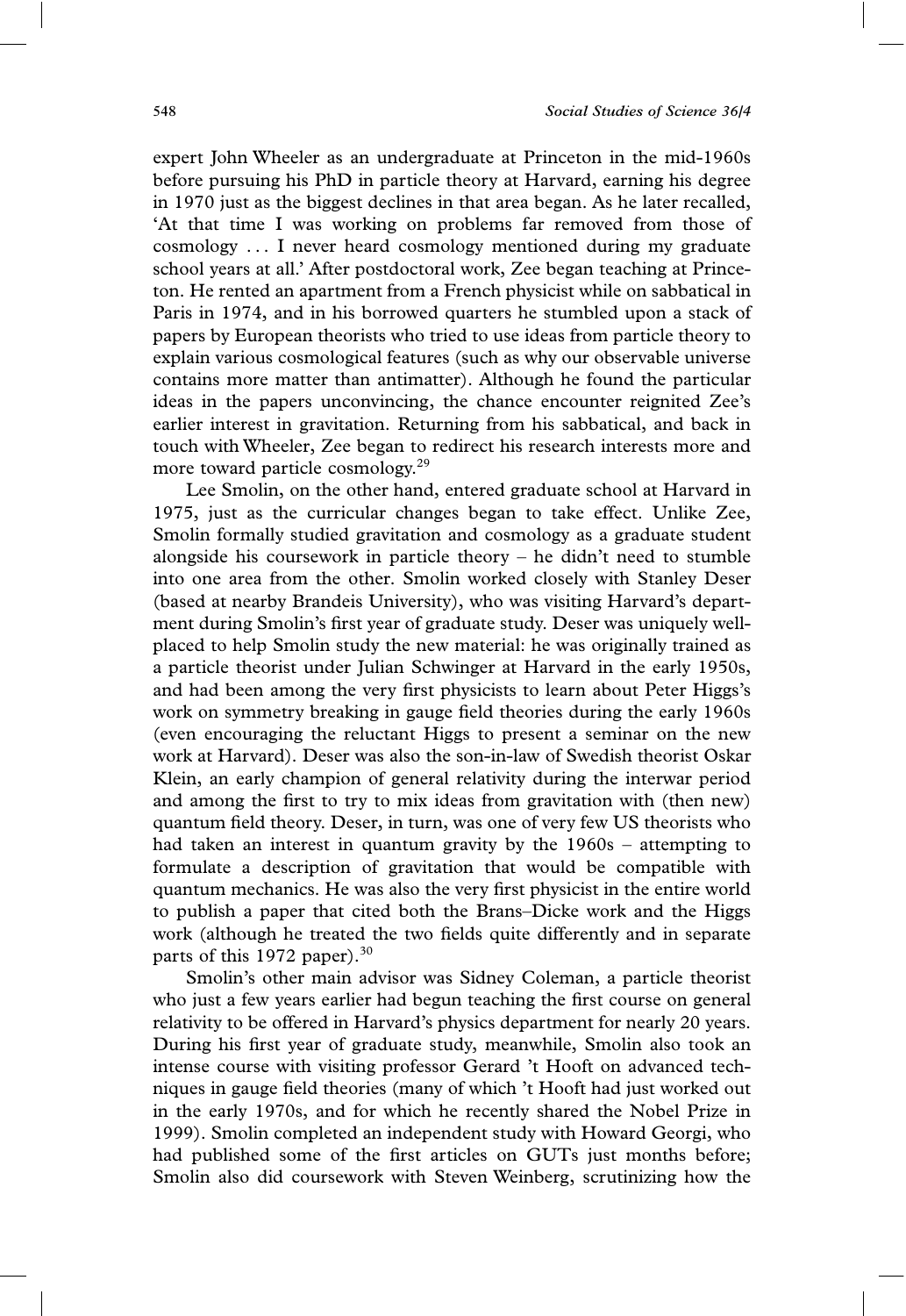approach to gravitation and cosmology advanced in the recent Hawking & Ellis textbook (published in 1973) compared and contrasted with the methods in Weinberg's own influential textbook (published in 1972). Building on this curricular preparation, Smolin worked on topics in quantum gravity, and suggested that  $\varphi_{BD}$  and  $\varphi_H$  might be one and the same field just as he was finishing his dissertation in 1979.<sup>31</sup>

Smolin's experiences marked the new routine for his generation of theorists, trained during the mid- and late 1970s to work at the interface of gravitation and particle theory. Theorists such as Paul Steinhardt, Michael Turner, Edward 'Rocky' Kolb, and others – each of whom, like Smolin, received his PhD between 1978 and 1979 – devoted formal study to gravitation as well as to particle theory in graduate school. Steinhardt began his graduate studies at Harvard in 1974, learning along with Smolin about some ways particle physics and cosmology might be combined. Turner, meanwhile, arrived as a graduate student at Stanford in 1971 expecting to work on particle theory, but found the topic in a 'lull', with 'nothing much going on', as he recalled recently. Disappointed, he left graduate school for two years. As the bottom was falling out of traditional particle theory and enrollments were dropping, a few of Stanford's theorists began meeting with a small and informal group of graduate students and postdocs to talk about gravitation and cosmology; no longer would they be tied to particle physics as usual. Soon the department began offering a revamped course on gravitation and cosmology; Turner returned to graduate school after he audited the new course, which he found inspiring.32

Rocky Kolb likewise began his graduate studies at a propitious moment. Beginning in 1973 he studied particle theory at the University of Texas at Austin, where he worked primarily with the particle theorist Duane Dicus on studies of the weak nuclear force. In addition to Austin's Center for Particle Theory, where Dicus was based, the department had recently built up its Center for Relativity, newly under the direction of Bryce DeWitt. DeWitt, like John Wheeler, had been one of the very few US physicists who devoted his attention to general relativity as early as the 1950s; he left the University of North Carolina to head up Austin's Center for Relativity in the early 1970s, and Austin quickly began pumping out new PhDs who specialized in gravitation and cosmology. (In fact, in 1975 Austin's department produced one-quarter of all the physicists who earned PhDs specializing in gravitation within the USA.) With studies of gravitation locally on the rise, students like Kolb learned from the start to combine their investigations of particle theory with questions inspired by gravitation and cosmology. Interspersed with his early papers on 'mainstream' particle theory, Kolb began to work on astrophysical and cosmological bounds that might limit the number and properties of new particles.33

Soon Smolin, Turner, Kolb, Steinhardt, and others were training their own graduate students to work in the new hybrid area. For these young theorists and their growing numbers of students, it became 'natural' to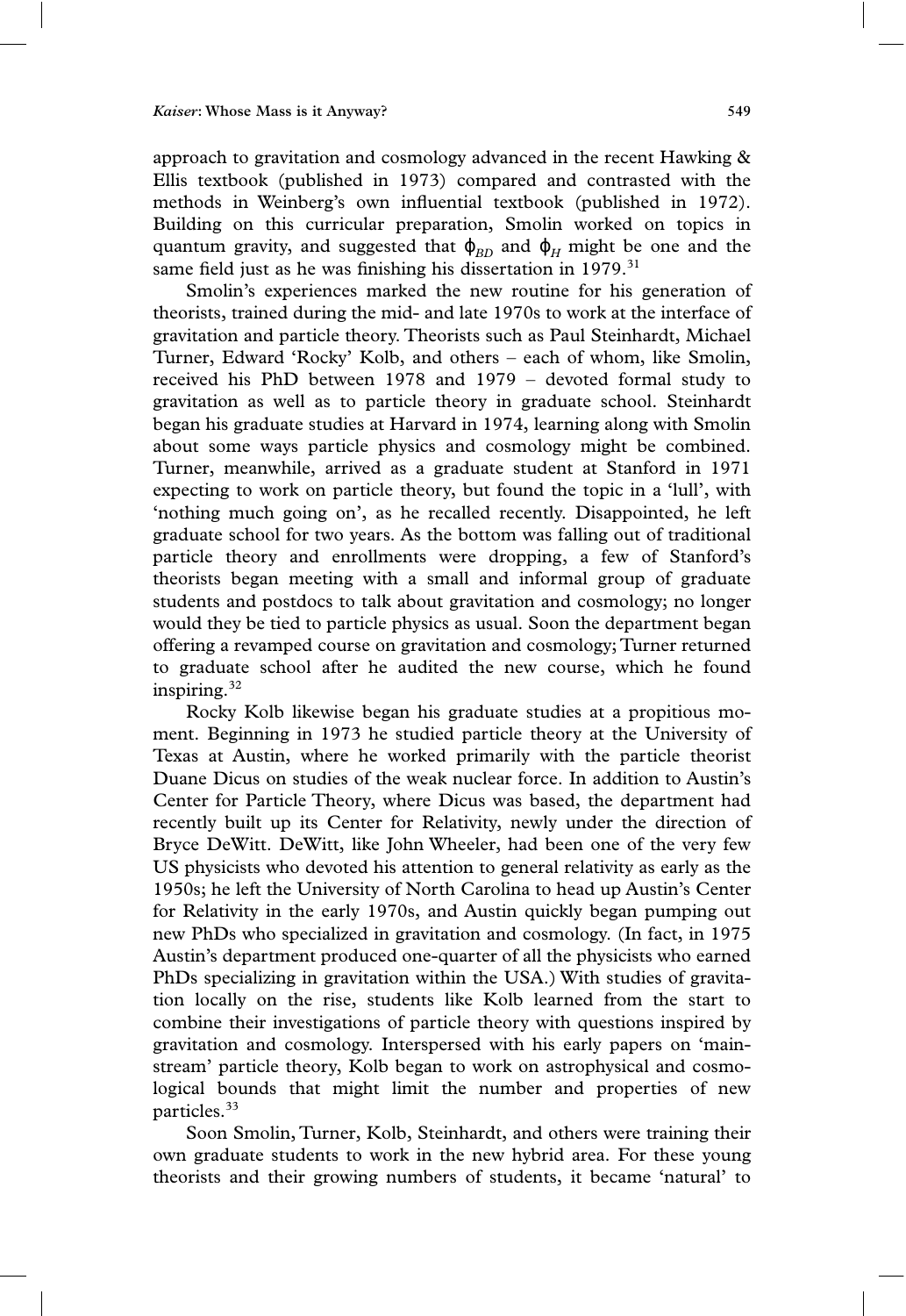associate  $\varphi_{BD}$  and  $\varphi_{H}$ . Turner, Kolb, and Steinhardt each led groups that pursued further links between  $\varphi_{BD}$  and  $\varphi_H$  during the 1980s, constructing cosmological models in which  $\varphi_{BD}$  and  $\varphi_H$  either appeared side-by-side or were identified as one single field. Kolb and Turner went further, helping to establish a new institutional home for the burgeoning subfield: in 1983 they became co-directors of the first center for particle astrophysics, based at the Fermi National Accelerator Laboratory near Chicago. They went on to write the first textbook for the new field of particle cosmology, *The Early Universe*, which first appeared in 1990 (Kolb & Turner, 1990; see also Overbye, 1991: 206–11; Nadis, 2004: 48). Steinhardt similarly trained large numbers of graduate students in the new field once he began teaching at the University of Pennsylvania in 1981. With these new institutions and newly trained teachers in place, a new generation of graduate students began to learn how they might relate  $\varphi_{BD}$  and  $\varphi_H$  (Accetta et al., 1985; La & Steinhardt, 1989; Holman et al., 1990).<sup>34</sup> What seemed routine to these young theorists beginning in the late 1970s had never been broached before by physicists working in the USA (and only rarely elsewhere). The objects of theory were pedagogically conditioned.

# **Objects versus Theories**

Much as there was little theoretical incentive to combine  $\varphi_{BD}$  and  $\varphi_H$ during most of this period, empirical evidence likewise played at best a minor role. To date, no direct evidence of the Higgs field,  $\varphi$ <sub>*H*</sub>, has been reported. During the superheated debates over the Superconducting Supercollider – a huge particle accelerator whose construction was begun outside of Dallas, Texas, only to have its funding eliminated by the US Congress in 1993 – many particle physicists elevated the Higgs field to central importance: the possibility of finding signs of  $\varphi$ <sub>H</sub> became a principal argument in favor of building the Supercollider. One particle physicist, Nobel laureate Leon Lederman, went so far as to dub ϕ*<sup>H</sup>* the 'God particle' in the midst of the Supercollider discussions; more recently, the Higgs field and its relations to the cancelled Supercollider have even become the subject of a novel by Herman Wouk (of *Caine Mutiny* and *Winds of War* fame).35 Although the Supercollider project was cancelled and no direct evidence for  $\varphi$ <sup>*H*</sup> has yet been found, few particle theorists doubt that  $\varphi$ <sup>*H*</sup> or something very much like it exists and is responsible for the dynamical origin of mass. The object,  $\varphi$ <sub>H</sub>, has remained central to particle theorists' investigations.

Like  $\varphi$ <sub>H</sub>, no direct evidence has yet been established for the existence of the Brans–Dicke field, ϕ*BD*. This has not been for lack of trying: physicists and astronomers subjected Einstein's general relativity and the Brans–Dicke modification to a series of high-precision tests during the 1960s and 1970s. Robert Dicke himself pioneered one of the new types of experimental tests. Together with his Princeton assistant Mark Goldenberg, Dicke began intense studies of the shape of the sun during the mid-1960s. He realized that if the sun's shape departed significantly from that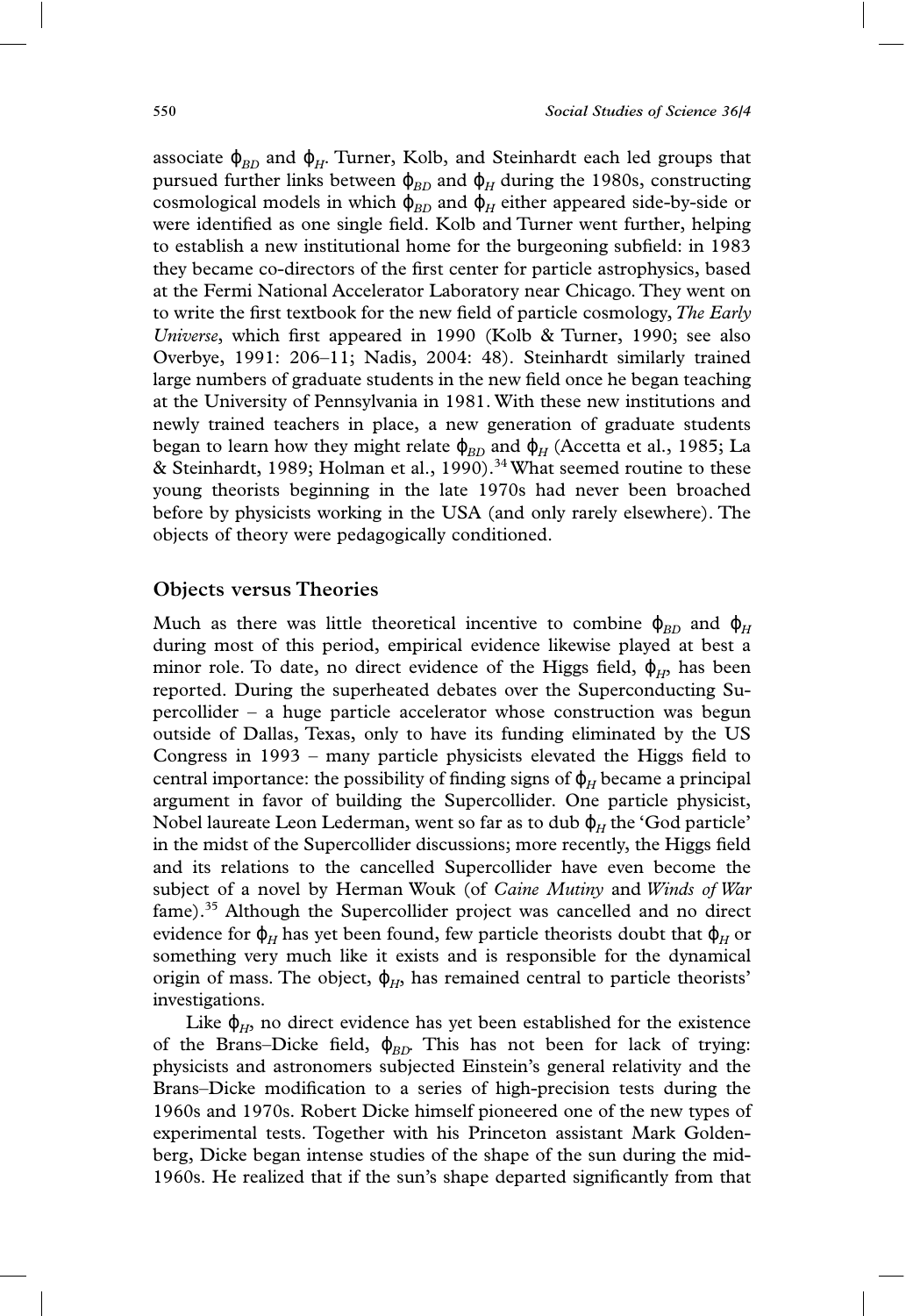of a sphere, then the usual predictions of general relativity would need to be modified. In particular, the amount by which the sun's mass would deform the space-time around it, and hence the amount by which the planet Mercury's closest approach to the sun would shift from orbit to orbit, would differ measurably from Einstein's predictions if the sun were oblate rather than perfectly spherical. If the sun really were oblate, meanwhile, then the Brans–Dicke description of gravity would actually match the observations of Mercury's orbit if the Brans–Dicke parameter, ω, was set to about 5. This was no small matter: the perihelion shift of Mercury had long been seen as one of the most crucial successes of Einstein's general relativity; if the Brans–Dicke model actually matched these observations better than Einstein's own gravitational account did, this would be taken as strong evidence that  $\varphi_{BD}$  really did exist and that all matter really interacted with it in the way Brans and Dicke had postulated. Everything hinged on how much the sun's shape deviated from that of a sphere; measuring this difference (if any existed) was notoriously tricky. When one of Dicke's former colleagues, Henry Hill, re-did the solar oblateness measurements in the mid-1970s, his group found a much smaller deviation in the sun's shape (effectively a negligible departure from spherical). This seemed to put Einstein's general relativity back on top (Dicke & Goldenberg, 1967; Hill et al., 1974; see also Will, 1993 [1981]: 181–83; Will, 1993 [1986]: chapter 5; Richman, 1996).

Meanwhile, gravitational experts pursued a new generation of highprecision tests during the 1970s. These all centered around timing how long it took electromagnetic signals to travel from the earth to some astronomical object and back. According to general relativity, the time required for signals to travel such distances would be affected by how strongly nearby objects (such as the sun) warped or deformed the space-time through which the signals traveled. The Brans–Dicke model predicted a similar result, but by an amount that differed from the Einsteinian case by a calculable factor of  $\omega$ . Experts in the new field of experimental gravitation performed a series of these radar ranging tests, sending signals back and forth to various objects throughout the solar system, including the Mariner spacecraft and the Viking spacecraft lander on Mars. By the mid-1970s, groups began to announce that the ordinary Einsteinian predictions seemed to fit their data more easily than did the Brans–Dicke ones. Put another way, they found that only in the limit of large ω would the Brans–Dicke predictions be compatible with the new empirical data (since as ω became larger, the quantitative predictions of the Brans–Dicke equations would shift closer and closer to the Einsteinian ones). The early Mariner tests placed a lower limit on  $\omega$  >10, while in 1979 the group studying radio echoes from the Viking lander found ω >500 (Reasenberg et al., 1979; see also Will, 1993 [1981]: 173–76; Will, 1993 [1986]: chapter 6; Richman, 1996: 17–19).

Some physicists and historians have argued that these new tests constituted the 'experimental refutation' of Brans–Dicke gravity, which had been 'roundly rejected' by the late 1970s; these new tests, it is said, 'sow[ed] the seeds' for Brans–Dicke gravity's 'demise', delivering the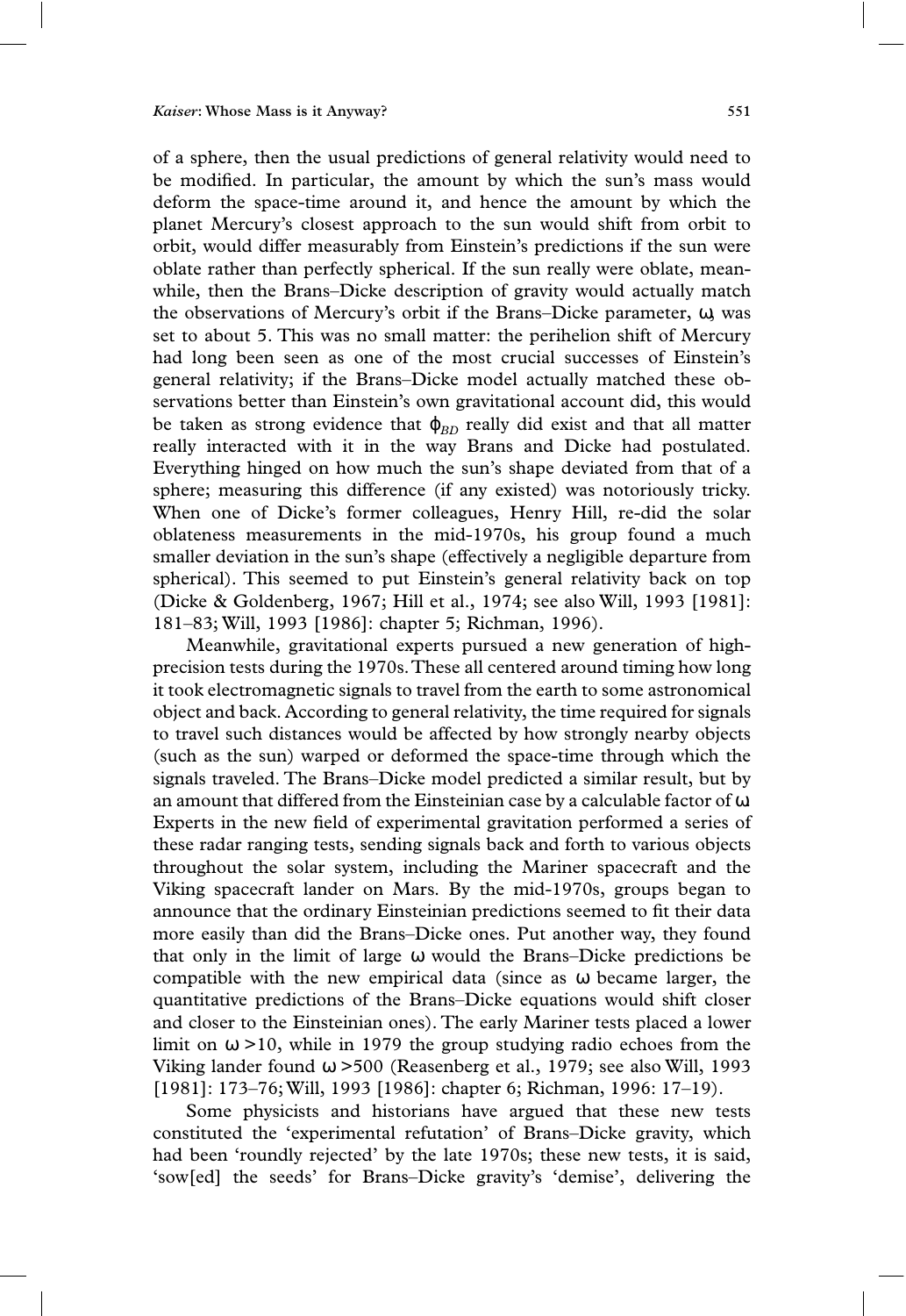

**FIGURE 6 Cumulative citations to the 1961 Brans–Dicke paper, 1981–96. Based on data in** *Science Citation Index***.**

'lethal blow' to the much-beleaguered  $\varphi_{BD}$  (Will, 1993 [1986]: 157; Richman, 1996: 1, 17, 19–20). In other words, these commentators have cast the gravitational tests in the idiom of theory selection. Yet to do so obscures a great deal about theorists' everyday practices. While relatively few physicists today might believe that the Brans–Dicke *theory* best describes gravity in the present universe, the *object*  $\varphi_{BD}$  was hardly killed off by the 1970s experiments. The new generation of theorists – people like Smolin, Steinhardt, Kolb, Turner, and their students, trained from the start to work in particle cosmology – have found dozens of new reasons to study  $\varphi_{BD}$  far beyond the original motivations of Brans and Dicke. The Brans–Dicke field has become even more central to many theorists' daily work, since its purported 'demise':  $\varphi_{BD}$  is now thought to be a generic feature of corrections to low-energy gravitation from quantum gravity; it is central to the phenomenology of superstring theories; and it continues to be exploited routinely in investigations of early universe alterations to gravity, such as during an inflationary epoch. Citations to the original 1961 Brans– Dicke paper actually increased during the 1980s and 1990s (see Figure 6) – a result that is difficult to understand in terms of 'theory selection'.<sup>36</sup>

The object,  $\varphi_{BD}$  in other words, has retained a salience for day-to-day work that is completely missed if one talks only about theories, paradigms, or worldviews.

# **Object Lessons**

Theoretical physicists' activities are deeply layered: tools, objects, and theories are not the same thing, nor do they change on the same time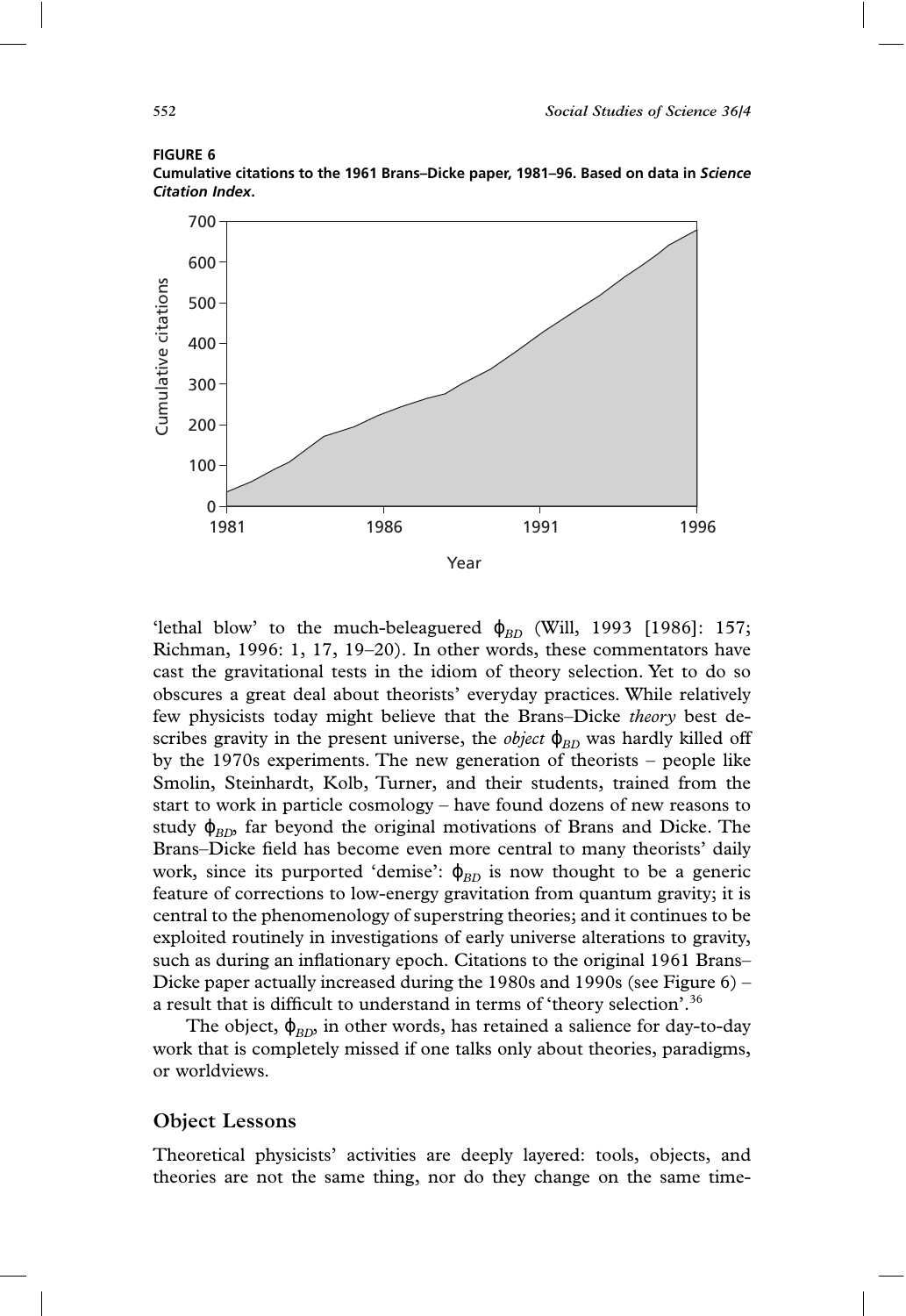scales. Historians' and philosophers' usual emphasis upon 'theory selection' thus misses a great deal of the everyday labor of theory: tools and objects often live on, plastic and malleable, long after a given theory has supposedly been rejected. As with theorists' uses of tools, the objects of theory rise and fall with specialization and training (Olesko, 1991; Warwick, 2003; Kaiser, 2005a). New recruits must be trained to treat objects in specific ways; what theorists will do with particular objects of theory is not dictated solely by the objects' own purported features. Indeed, the features or properties attributed to theoretical objects often owe more to pedagogical inculcation than anything else. This was especially the case for objects such as the Brans–Dicke and Higgs fields, about which little to no observational evidence was available for decades, and for which no single theory compelled their union.

Unlike the positivists' neat and tidy picture of scientific theory progressing step-by-step in response to empirical data – and equally unlike the antipositivists' competing picture of top-down paradigms and antecedent theories determining all that can be described in scientific work – neither data nor theories forced young theorists such as Zee, Smolin, Steinhardt, Turner, and Kolb to begin studying the Brans–Dicke and Higgs fields as similar species of theoretical object. $37$  On the one hand, most particle theorists' attention turned to objects like the Brans–Dicke field just at the moment when astrophysical measurements seemed to weigh most strongly against Brans–Dicke gravitation. On the other hand, these same young theorists began to tinker with uniting the Higgs and Brans–Dicke fields independent of a coherent theory of high-energy early universe interactions that – only in retrospect – has been taken to be the primary motivation for these types of investigations.

As these examples show, most of theorists' daily practices revolve around the skilled manipulation of theoretical tools and objects. These practices must be practiced: no student enters the research frontier based only on a casual perusal of papers or textbooks. Rather, apprentice scientists must spend considerable effort – often over several years – learning the tricks of the trade, practicing how to construct do-able problems and work toward their solution with a specific set of methods. As Thomas Kuhn emphasized long ago, and as several scholars in science studies have recently elaborated upon, recognizing the salience of certain objects of theory and developing facility with a cache of techniques for their study are the end products of pedagogy. Neither activity occurs on its own, and neither stands outside the active choices and decisions that scientists must always make about what topics their students should study, with what means, and toward what ends. Every aspect of new recruits' training depends on the outcome of these pedagogical decisions; and these decisions, in turn, rarely follow a strict logic of scientific development independent of broader institutional and educational considerations (Kuhn, 1962; Olesko, 1991; Geisen & Holmes, 1993; Warwick, 2003; Kaiser, 2005a, 2005b).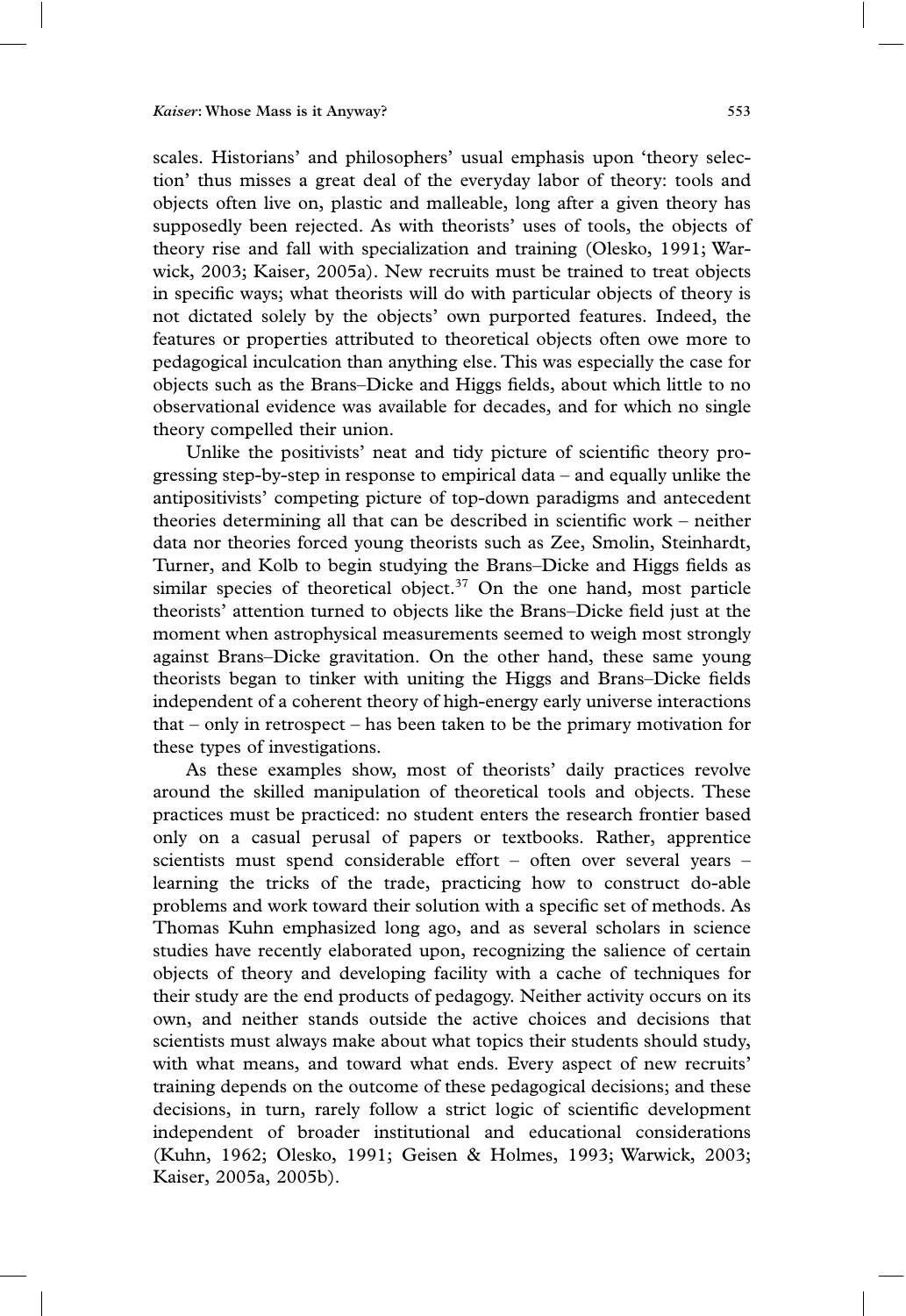Following the objects of theory around thus offers one way to combine insights from an older Mertonian tradition of the sociology of science with more recent work in a constructivist vein. Institutions and infrastructure – features that are obsessively quantified and measured in the tradition of 'scientometrics' – matter deeply to the modern sciences. Trends that often extend beyond an isolated laboratory or two can easily be missed if the focus remains exclusively on the hyper-local. Yet these institutional trends themselves are rarely the whole story: budget lines and enrollment patterns never interpret themselves; structural changes always underdetermine scientists' reactions to them. Hence the need to unite these numbers-rich analyses with careful attention to debates over what should count as a worthy topic of scientific research – and, even more important, debates over what should count as an appropriate topic or method for pedagogical propagation. In this way, we may use the objects of theory as tracers, mapping intertwined epistemic and social relations.

Tracking physicists' treatments of the Brans–Dicke field and the Higgs field illuminates broader changes in the recent history of physics, especially the processes by which particle cosmology became a flourishing field. While the much-vaunted changes in particle theory during the mid-1970s were clearly important in helping to establish particle cosmology, they are far from the whole story. Vast institutional changes shook the discipline, especially in the USA, during the late 1960s and early 1970s. These major changes in institutions and infrastructure led in turn to concrete changes in training. In the wake of the rapid collapse of the first 'Cold War bubble', pedagogical norms that had long been taken for granted were called into question. Particle theorists were no longer trained in the same hyperspecialized way that had marked the earlier Cold War decades. Only after these pedagogical changes began to take root did a new generation of theorists in the USA find it 'natural' to study the two objects –  $\varphi_{BD}$  and  $\varphi_H$ – as part of a common project. Much like theorists' tools, the objects of theory evolve in tandem with changes in their handlers' training. The objects and the young theorists who study them must be forged as part of the same pedagogical process.

## **Notes**

It is a pleasure to thank David Lucsko and Sameer Shah for research assistance; Carl Brans, the late Robert Dicke, Lee Smolin, and Anthony Zee for discussions; and Michael Gordin, Mike Lynch, Cyrus Mody, Sam Schweber, Christopher Smeenk, Spencer Weart, and four anonymous referees for helpful suggestions on an earlier draft. The following abbreviations are used: NBL, Niels Bohr Library, American Institute of Physics, College Park, Maryland; LIS, Leonard I. Schiff papers, call number SC220, Stanford University Archives, Palo Alto, California; PSC, Physics Survey Committee, US National Academy of Sciences.

1. On budgets, see <www.cfo.doe.gov/budget>, <http://dellweb.bfa.nsf.gov>, and <www.nasa.gov/about/budget/index.html>. Rate of preprints derived from data available at <www.arXiv.org> (all accessed 7 November 2004).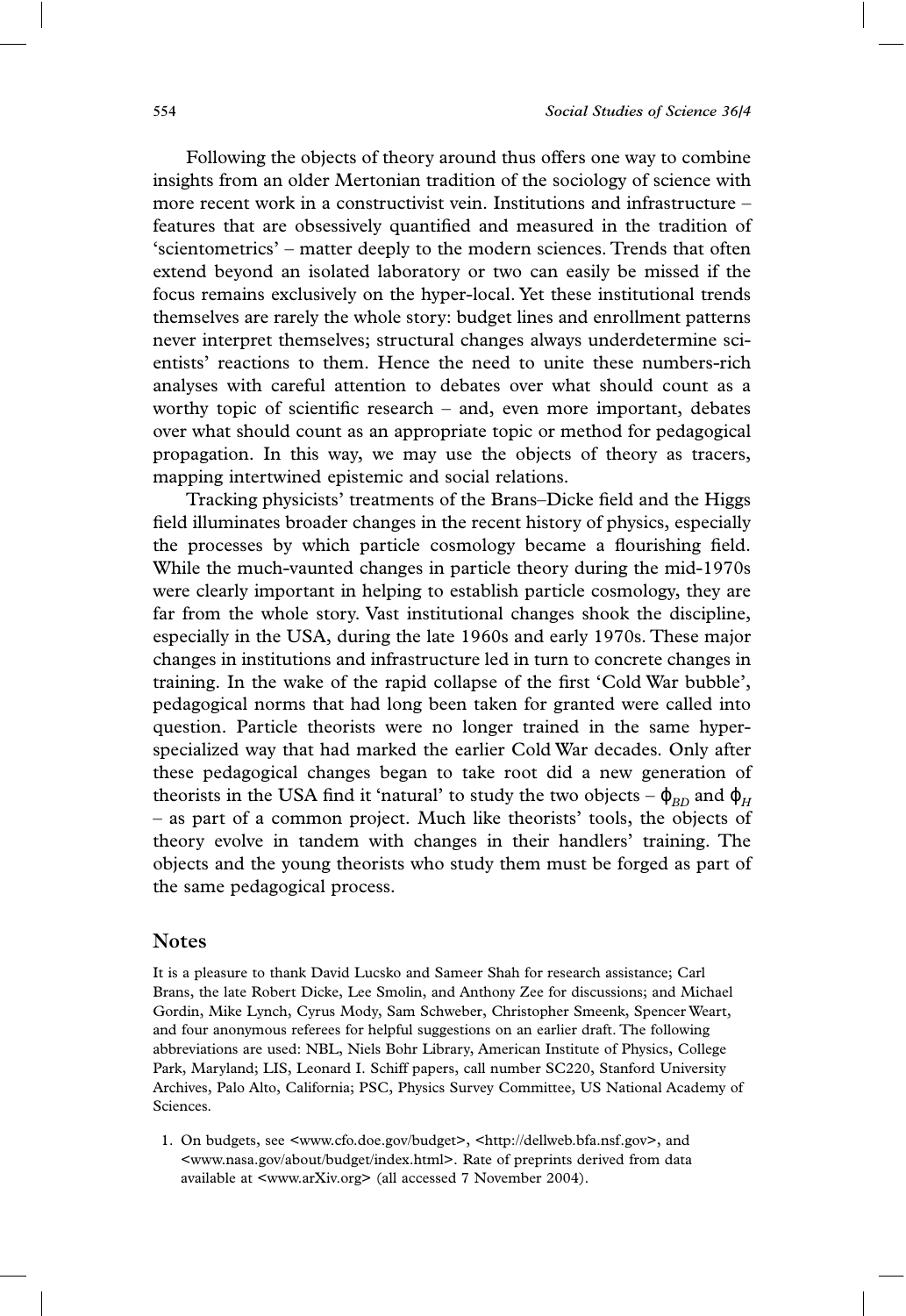- 2. For a broadly accessible introduction to Mach's principle, see Will (1993 [1986]: 149–53); see also Barbour & Pfister (1995). On Mach's influence on Einstein, see especially Holton (1988 [1973]), Hoefer (1994), and Janssen (2005).
- 3. A *scalar* field takes exactly one value at every point in space and time. For example, one could measure the temperature at every position in a room and repeat the measurements over time, and represent the measurements by a scalar field, *T*, of temperature. Electric and magnetic fields are examples of more complicated fields: these are *vector* fields, which carry several distinct components at every point in space and time (such as the value of the field in the *x* direction, in the *y* direction, and in the *z* direction). In general relativity, the gravitational field is represented by a still more complicated type of field: a *tensor* field, which has an entire matrix of components at every point in space and time.
- 4. The idea that *G* could vary over time or space was tied to Paul Dirac's 'large-number hypothesis', and put into concrete form by Pascual Jordan in 1955; to this day, the Brans–Dicke field is sometimes referred to as the Jordan–Brans–Dicke field. The main difference between Jordan's and Brans and Dicke's formulations was that Jordan included the energy of his scalar field in the energy-momentum tensor for ordinary matter, whereas Brans and Dicke kept these separate, treating the energy-momentum tensor of ordinary matter as the source for their scalar field's equation of motion. On Dirac's and Jordan's work, see Jordan (1955, 1959) and Kragh (1982). Brans learned of Jordan's work only after having completed most of his dissertation research (Carl H. Brans, email to the author, 30 July 1997).
- 5. Several of the researchers, including Goldstone, came to the problem principally as solid-state theorists rather than particle theorists. Peter Higgs later explained that he would have found his solution to the particle theory problem more quickly if he had not been so ignorant of the solid-state theorists' work (Peter Higgs interview with Andrew Pickering, 21 October 1977, session I. Copies of the audio tapes are available in NBL).
- 6. Higgs's main contribution was to show that *all* of the fields acquire some non-zero mass. Goldstone had proven that whenever a continuous symmetry is spontaneously broken, there must emerge a massless scalar field (later dubbed the 'Goldstone boson'). What Higgs demonstrated was that in gauge field theories, not only do the gauge fields acquire mass from their interactions with the Higgs field, but all of the remaining massless scalar fields can be gauged away, leaving only massive particles in the final particle spectrum.
- 7. The papers represented in Figure 2 are all those that cited either the original 1961 Brans–Dicke paper (left), or all those that cited either of Higgs's 1964 papers or his 1966 paper; often in this period physicists cited some or all of the Higgs papers together. 'Renowned' is now a technical term among high-energy physicists. The highenergy physics literature database maintained by the Stanford Linear Accelerator Laboratory (SLAC) sorts papers according to their cumulative citations: unknown papers (0 citations); less-known papers (1–9); known papers (10–49); well-known papers (50–99); famous papers (100–499); and renowned papers (500 or more citations). As of 11 November 2004, this database includes 615 papers that have received 500 or more citations, out of its database of more than 550,000 physics papers. See <www.slac.stanford.edu/spires/hep>.
- 8. One might object that the two fields were not necessarily so similar: the Brans–Dicke field was strictly classical, whereas the Higgs field was a quantum field. Yet in all of the early publications on the particle theory side, the essentials of spontaneous symmetry breaking were always discussed first in terms of a *classical* scalar field, ϕ; only later, once the main transformation properties and interactions of  $\varphi$  were in place, did particle theorists quantize the system and begin treating  $\varphi$  like an operator field. Thus at the level of theoretical manipulations, both the Brans–Dicke field and the Higgs field were treated as essentially classical – which remains true to this day in pedagogical treatments of the Higgs mechanism. Higgs himself made this clear throughout his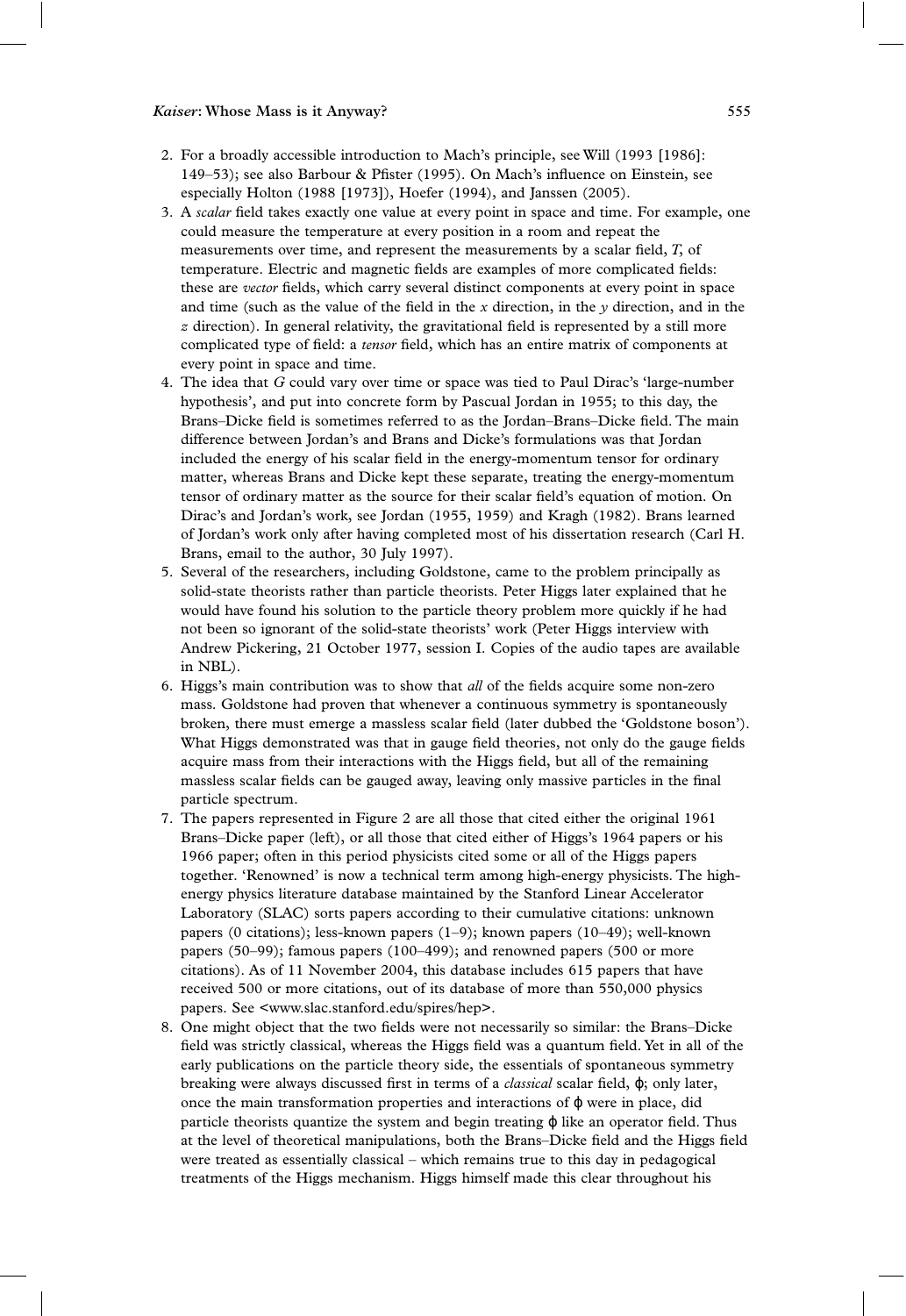lengthy 1966 paper (Higgs, 1966: especially 1158–59). See also Kane (1987: chapter 8), Frampton (1987: chapter 1), and Weinberg (1995, vol. 2: chapters 19–20).

- 9. When I asked Professor Dicke if he had been aware at the time of the work by Goldstone, Higgs, et al. on introducing a new scalar field to explain the origin of mass, he replied, 'No, I'm afraid not. And I'm sure it was the same on the other side' (Robert H. Dicke, interview with the author, Princeton, 10 March 1995).
- 10. On the Landau & Lifshitz textbook, see Kaiser (2000: 611–16) and Hall (2005); on general relativity in Cambridge, see Warwick (2003: chapter 9), and Professor J.S.R. Chisholm (emails to the author, 19 July 2000, 27 September 2000, and 11 March 2003). See also the 'International Society on General Relativity and Gravitation', Records, 1961– 82, call number AR94 in NBL.
- 11. Data on citations to these papers are from *Science Citation Index* (1961–), s.v. 'Alpher, R.A.' and 'Gamow, G.'.
- 12. During the early 1960s, not one physics department in the USA required coursework in general relativity for its graduate students, and most offered no courses on the subject at all. See Appendix 15 of W.C. Kelly, 'Survey of Education in Physics in Universities of the United States', 1 December 1962, in American Institute of Physics Education and Manpower records, box 9, call number AR215 in NBL.
- 13. Among physicists' accounts, see Pagels (1982: 275–77), Davies (1984: 159–60), Gribbin (1986: 293, 307, 312, 321, 345), Adair (1987: 357), Guth (1989: 105–06), Kolb (1996: 277–80), and Greene (1999: 177). Among science writers, see Bartusiak (1986: 227), Ferris (1988: 336–37), and Overbye (1991: 204, 234). Among philosophers, historians, and sociologists, see Pickering (1984: 387), Lightman & Brawer (1990: 41), and Zinkernagel (2002: 496–97).
- 14. Data on cosmology publications worldwide come from index entries (under 'cosmology') in *Physics Abstracts*; data on cosmology publications in the *Physical Review* come from keyword searches in the journal's online archive, available at <http://prola. aps.org>. The keywords included 'cosmology', 'cosmological', and 'universe'.
- 15. For example, Georgi & Glashow (1974) received fewer than 50 citations worldwide per year between 1974 and 1978, rapidly rising to more than 200 citations per year starting in 1980 (*Science Citation Index* [1961–], s.v. 'Georgi, H.'). Anthony Zee similarly recalls that GUTs received little attention from particle theorists until the very end of the 1970s: Zee (1989: 117).
- 16. Steigman makes passing reference in his introduction to the new work on grand unification (1979: 313–14), but explicitly labels GUT-related cosmological ideas 'beyond the scope of this review' (1979: 328; see also 336).
- 17. Rasmussen (1997) also uses the stock-market metaphor of a 'bubble' to describe postwar patterns in US science.
- 18. Figure 5 is based on data in the appendices of Adkins (1975: 278–81), with later data (for the period 1970–81) from the Physics Survey Committee (1986: 98). The number of physics PhDs granted per year in the USA crested in 1971, with 1681 PhDs granted in that year alone.
- 19. On falling funds, see the Physics Survey Commitee (1986: 120); on the job crunch, see 'placement service register' materials, ca. 1970–71, in the American Institute of Physics Education and Manpower Division, box 13, Folders 'Placement literature' and 'Placement service advisory committee', call number AR215 in NBL; see also Kaiser (2002: 151).
- 20. Physics Survey Commitee (1972, vol. 1: 364); Physics Survey Committee (1986: 98). On some of the new developments in gravitation and cosmology during this period, see Will (1993 [1986]), Kragh (1996), and Collins (2004).
- 21. Data on dissertations on gravitation and cosmology come from *Dissertation Abstracts*, available at <www.oclc.org>.
- 22. On the interplay of market forces and the scientific textbook trade, see also García-Belmar et al. (2005) and Hall (2005).
- 23. Kaiser (1998: 321–22); W.C. Kelly, 'Survey of Education'.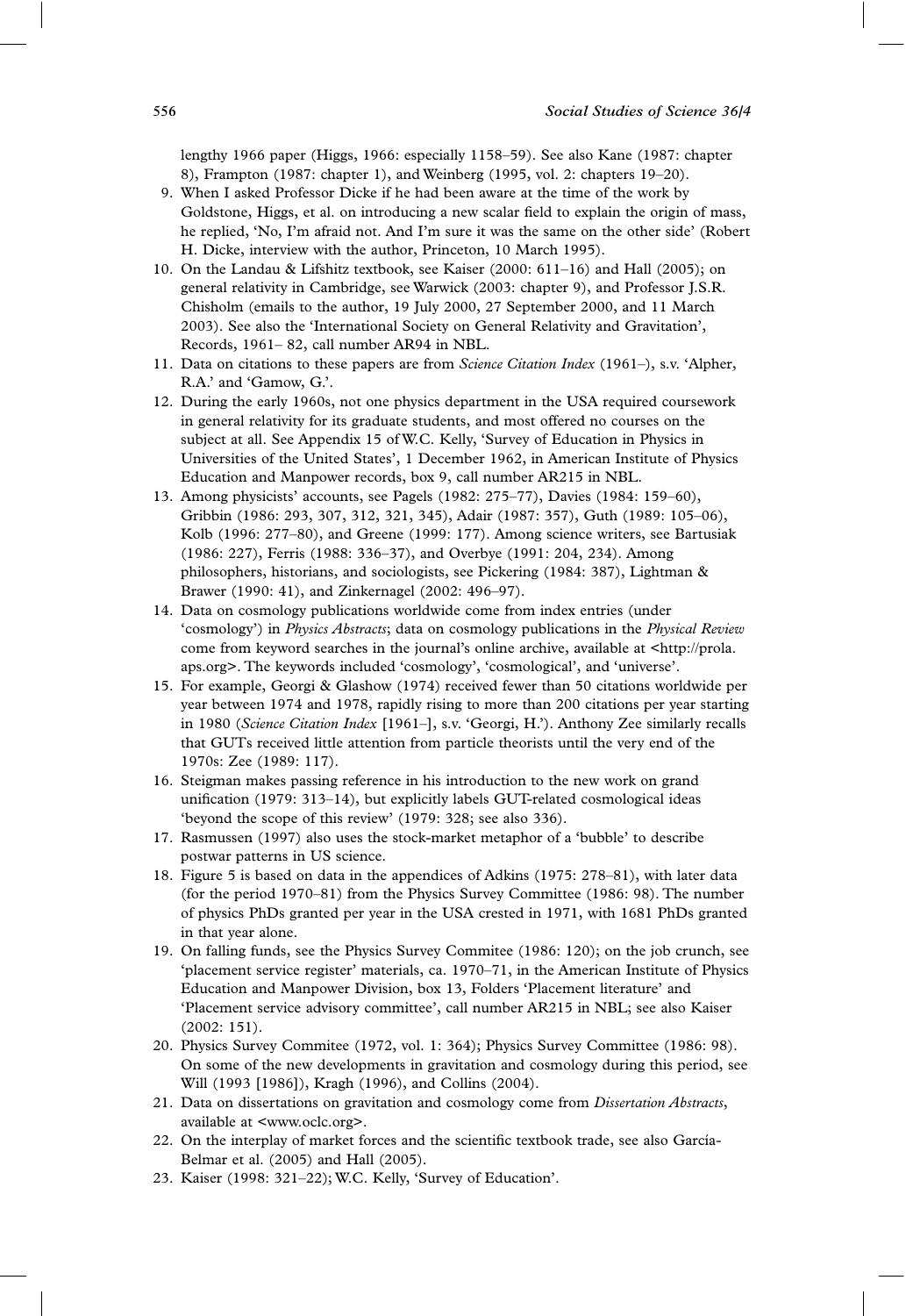- 24. Quotation from Arthur Beiser (physicist at New York University) to Malcolm Johnson (editor at McGraw-Hill), 14 April 1959, in LIS, Box 12, Folder 'Yilmaz: Relativity'. See also the similar correspondence throughout Schiff's files during this period. Schiff was the series editor for the highly successful *International Series in Pure and Applied Physics* (a textbook series published by McGraw-Hill), and had to work hard to convince the publishers to take risks on a few new textbooks on gravitation (a subject to which Schiff had already turned some of his attention) (LIS, Box 12, 'Schiffer: Gen. Rel.'; Box 12, 'Tauber: Gen. Rel.'; and Box 13, 'Yilmaz: Relativity').
- 25. These figures come from keyword and call-number searches in the online catalog of the Library of Congress: <www.loc.gov>.
- 26. Richard Feynman, 'Lectures on gravitation', mimeographed lecture notes prepared by Fernando B. Morinigo and William G. Wagner, based on Feynman's graduate course at Caltech in 1962–63, and distributed widely beginning in 1971; these were later published as Feynman (1995). Mimeographed copies of Feynman's notes found their way into at least 50 university libraries across the USA, ranging from small liberal arts colleges, such as Wellesley College in Massachusetts and Reed College in Oregon, to major training centers, such as Harvard, Stanford, Berkeley, Yale, Princeton, the University of Maryland, and many others. (Based on information in the WorldCat online catalog: <www.oclc.org>.) On Feynman's idiosyncratic approach to gravitation in these notes, see Kaiser (1998: 329–31). See also Papapetrou (1974).
- 27. Many particle theorists recall that Weinberg's textbook was particularly helpful when trying to learn about general relativity and cosmology. Weinberg himself came from a particle theory background, and his notation and style of argument seemed much less foreign for fellow particle theorists than those used in many other relativity textbooks. See the interviews in Lightman & Brawer (1990); Anthony Zee likewise emphasized the point in his interview with me (Anthony Zee, telephone interview, 16 May 2005).
- 28. Note that both Zee and Smolin parameterized their gravitational equations slightly differently than Brans and Dicke did. They followed the usual particle theory convention of giving scalar fields the dimension of *mass*. In these units, Newton's gravitational constant is proportional to  $1/(mass)^2$  and hence they set *G* equal to the inverse square of their scalar field, rather than to the inverse of the field as Brans and Dicke had done.
- 29. Zee (1989: 112); Anthony Zee, letter to John Wheeler, Feb 1977, included in the 'Wheeler Family Gathering', vol. 2 (a collection of reminiscences by Wheeler's former students), a copy of which may be found in NBL, call number AR167; and Anthony Zee, telephone interview with the author, 16 May 2005. Several other theorists of Zee's generation followed similarly meandering trajectories into particle cosmology. David Schramm, for example, had studied nuclear and particle physics as an undergraduate at Massachusetts Institute of Technology (MIT) in the mid-1960s before completing his PhD in gravitational theory with Kip Thorne at Caltech in 1971. See Schramm's interview in Lightman & Brawer (1990: 435–50). Alan Guth, meanwhile, completed his dissertation in particle theory at MIT in 1972 and struggled through a series of postdocs during the mid- and late 1970s, his personal fortunes mirroring those of mainstream particle theory in the USA. Guth's interest in cosmology was sparked by a chance encounter with Robert Dicke in 1978. Within months of that encounter, he turned his research focus squarely to particle cosmology; soon he achieved renown for his invention of inflationary cosmology, which has remained a central topic within particle cosmology to this day (see Guth, 1997: chapter 1).
- 30. For Klein's influence on Deser, see Deser (1957); on Deser's early interactions with Higgs, see Brown et al. (1997: 509). Boulware & Deser (1972) was the first paper to cite both the Brans–Dicke work and the Higgs work. Klein's work from the 1920s on unifying gravitation with electromagnetism by positing the existence of an extra spatial dimension in the universe has returned to prominence; see Applequist et al. (1987) and Randall (2002). My thanks to Sam Schweber for bringing to my attention Deser's connections to Klein.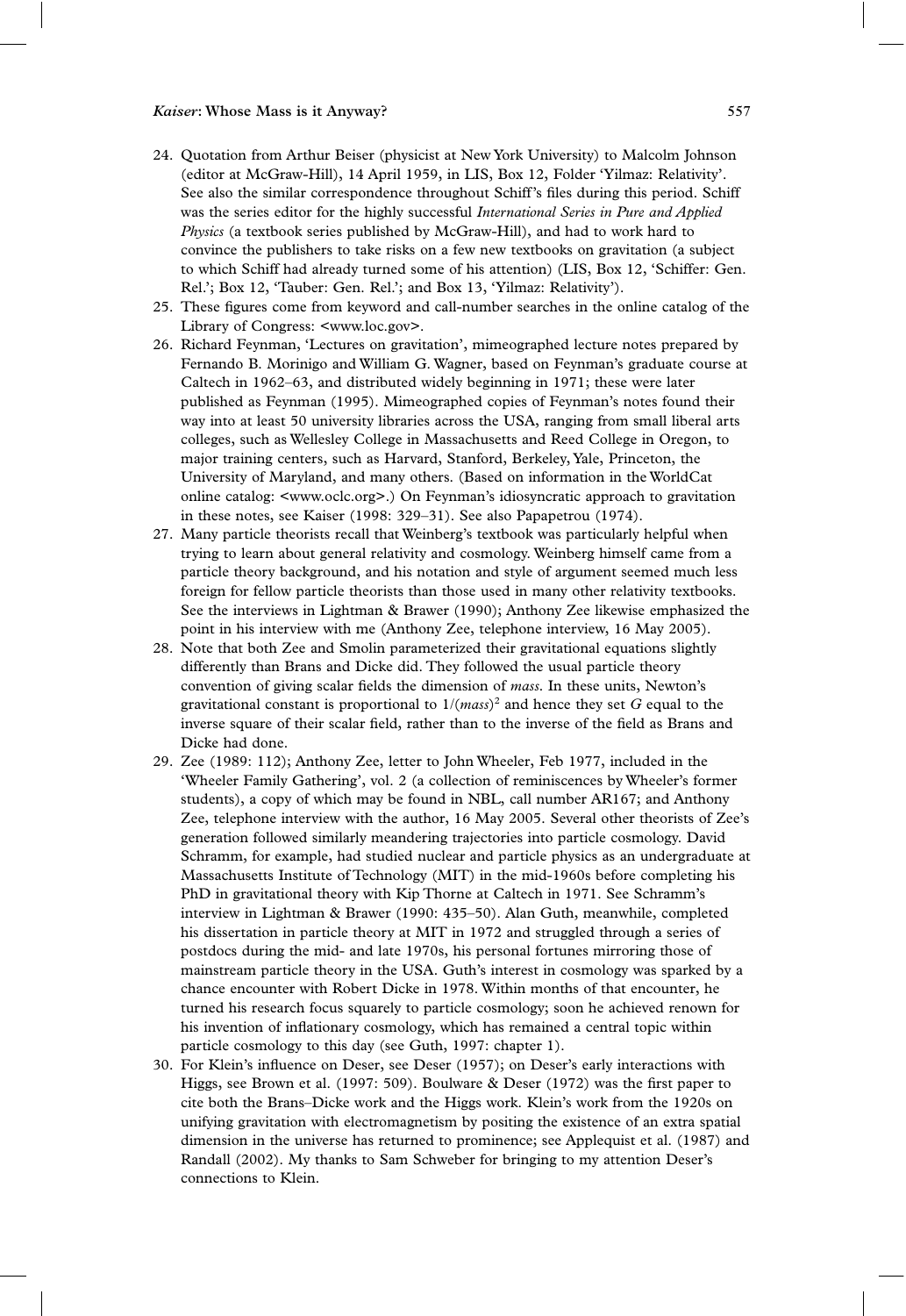- 31. Lee Smolin, interview with the author, 1 December 2004, at MIT. See also Smolin (1997: 7–8, 50) and Smolin (2004). For more on Coleman's Harvard course on general relativity, see Kaiser (1998: 331–33).
- 32. Quotations from Nadis (2004: 46). On the Stanford gravity discussion group, see the correspondence in LIS, Box 16, Folder, 'Discussion group: General relativity and astrophysics, 1970–71'.
- 33. See 'DeWitt, Bryce S.', in Cattell (1982, vol. 2: 618). Information on Austin's output of PhDs comes from Dissertation Abstracts. On Kolb's early research, see Dicus & Kolb (1977a, 1977b), Dicus et al. (1977), and Dicus et al. (1978a, 1978b).
- 34. On further studies of the cosmological consequences of uniting  $\varphi_{BD}$  with  $\varphi_H$  see, for example, Kaiser (1994a, 1994b, 1995).
- 35. On the debates over the Superconducting Supercollider, see especially Kevles (1995) and Riordan (2001). See also Lederman with Teresi (1993) and Wouk (2004).
- 36. In the second edition of his otherwise excellent book, Clifford Will notes in one parenthetical sentence that '(Only a late-1980s flurry of interest in variants of the Brans–Dicke theory in models of an "inflationary" phase of the universe kept its flame flickering.)' (Will, 1993 [1986]: 158). Such a characterization entirely misses what had already become routine by the late 1980s and continues to be the dominant set of assumptions throughout most of particle cosmology about alterations to canonical Einsteinian gravity during the early phases of the universe.
- 37. See also Galison (1988, 1997: chapter 9).

# **References**

- Accetta, F.S., D.J. Zoller & M.S. Turner (1985) 'Induced-Gravity Inflation', *Physical Review D* 31: 3046–51.
- Adair, Robert (1987) *The Great Design: Particles, Fields, and Creation* (New York: Oxford University Press).
- Adkins, Douglas (1975) *The Great American Degree Machine: An Economic Analysis of the Human Resource Output of Higher Education* (Berkeley, CA: Carnegie Institution).
- Adler, Ronald, Maurice Bazin & Menahim Schiffer (1975 [1965]) *Introduction to General Relativity*, 2nd edn (New York: McGraw-Hill).
- Alpher, Ralph A. (1948) 'A Neutron Capture Theory of the Formation and Relative Abundance of the Elements', *Physical Review* 74: 1577–89.
- Alpher, Ralph A. & Robert Herman (1948) 'On the Relative Abundance of the Elements', *Physical Review* 74: 1737–42.
- Alpher, Ralph A. & Robert Herman (1949) 'Remarks on the Evolution of the Expanding Universe', *Physical Review* 75: 1089–95.
- Alpher, Ralph A. & Robert Herman (1950) 'Theory of the Origin and Relative Abundance Distribution of the Elements', *Reviews of Modern Physics* 22: 153–212.
- Alpher, Ralph A., Hans Bethe & George Gamow (1948a) 'The Origin of Chemical Elements', *Physical Review* 73: 803–04.
- Alpher, Ralph A., Robert Herman & George Gamow (1948b) 'Thermonuclear Reactions in the Expanding Universe', *Physical Review* 74: 1198–99.
- Applequist, Thomas, Alan Chodos & Peter G.O. Freund (eds) (1987) *Modern Kaluza-Klein Theories* (Menlo Park, CA: Addison-Wesley).
- Arabatzis, Theodore (1995) *The Electron: A Biographical Sketch of a Theoretical Entity*. PhD Thesis, Princeton University.
- Arabatzis, Theodore (1996) 'Rethinking the "Discovery" of the Electron', *Studies in History and Philosophy of Science* 27: 405–35.
- Barbour, Julian & Herbert Pfister (eds) (1995) *Mach's Principle: From Newton's Bucket to Quantum Gravity* (Boston, MA: Birkhauser). ¨
- Bartusiak, Marcia (1986) *Thursday's Universe: A Report from the Frontier on the Origin, Nature, and Destiny of the Universe* (New York: Times Books).
- Bergmann, Peter (1976 [1942]) *Introduction to the Theory of Relativity*, 2nd edn (New York: Dover).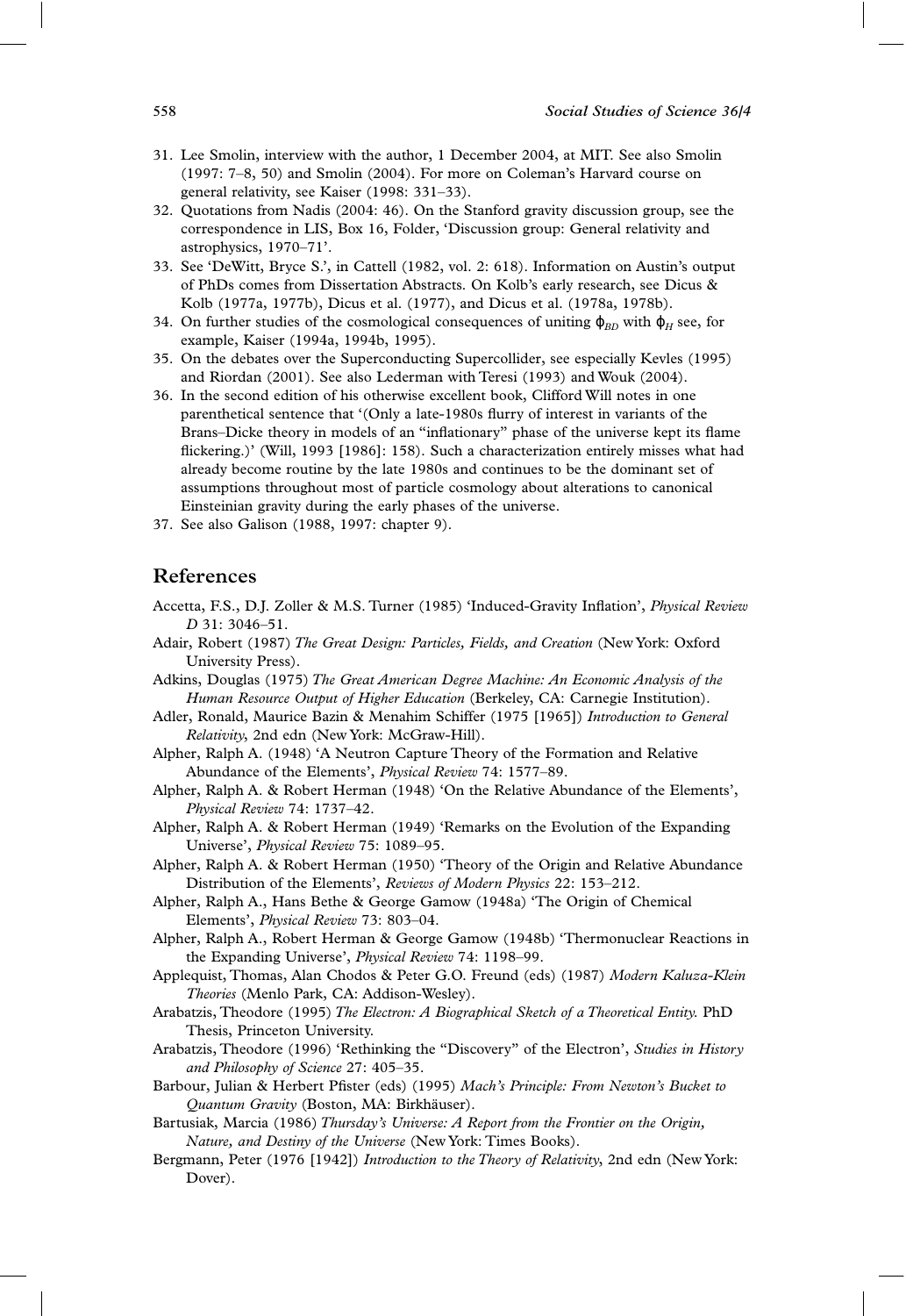- Boulware, David & Stanley Deser (1972) 'Can Gravitation Have a Finite Range?', *Physical Review D* 6: 3368–82.
- Brans, Carl H. (1961) *Mach's Principle and a Varying Gravitational Constant*. PhD Thesis, Princeton University.
- Brans, Carl H. & Robert H. Dicke (1961) 'Mach's Principle and a Relativistic Theory of Gravitation', *Physical Review* 124: 925–35.
- Brown, Laurie & Tian Yu Cao (1991) 'Spontaneous Breakdown of Symmetry: Its Rediscovery and Integration into Quantum Field Theory', *Historical Studies in the Physical and Biological Sciences* 21: 211–35.
- Brown, Laurie & Helmut Rechenberg (1996) *The Origin of the Concept of Nuclear Forces* (Philadelphia, PA: Institute of Physics Publishing).
- Brown, Laurie, Robert Brout, Tian Yu Cao, Peter Higgs & Yoichiro Nambu (1997) 'Panel Session: Spontaneous Breaking of Symmetry', in L. Hoddeson, L. Brown, M. Riordan & M. Dresden (eds), *The Rise of the Standard Model* (New York: Cambridge University Press): 478–522.
- Brown, Laurie, Max Dresden & Lillian Hoddeson (eds) (1989) *Pions to Quarks: Particle Physics in the 1950s* (New York: Cambridge University Press).
- Cattell, Jacques (ed.) (1982) *American Men and Women of Science: Physical and Biological Sciences*, 15th edn (New York: R.R. Bowker).
- Chandrasekhar, Subramanyan (1939) *An Introduction to the Study of Stellar Structure* (Chicago, IL: University of Chicago Press).
- Chandrasekhar, Subramanyan (1942) *Principles of Stellar Dynamics* (Chicago, IL: University of Chicago Press).
- Choi, Charles (2004) 'The Phantom Menace', *Scientific American* 291 (October): 41–44.
- Chudnovskii, E.M. (1978) 'Spontaneous Breaking of Conformal Invariance and the Higgs Mechanism', *Theoretical and Mathematical Physics* 35: 538–39.
- Collins, Harry (2004) *Gravity's Shadow: The Search for Gravitational Waves* (Chicago, IL: University of Chicago Press).
- Daston, Lorraine (ed.) (2000) *Biographies of Scientific Objects* (Chicago, IL: University of Chicago Press).
- Davies, Paul (1984) *God and the New Physics* (New York: Penguin).
- Deser, Stanley (1957) 'General Relativity and the Divergence Problem in Quantum Field Theory', *Reviews of Modern Physics* 29: 417–23.
- Dicke, Robert H. (1964a) 'The Many Faces of Mach', in H.-Y. Chiu & W. Hoffmann (eds), *Gravitation and Relativity* (New York: W.A. Benjamin): 121–41.
- Dicke, Robert H. (1964b) *The Theoretical Significance of Experimental Relativity* (New York: Gordon and Breach).
- Dicke, R.H. & H. Mark Goldenberg (1967) 'Solar Oblateness and General Relativity', *Physical Review Letters* 18: 313–16.
- Dicus, Duane & Edward W. Kolb (1977a) 'Stellar Energy-Loss Rates Due to *S*, *P*, or *T* Neutral Currents', *Physical Review D* 15: 977–82.
- Dicus, Duane & Edward W. Kolb (1977b) 'Reaction Rate, Weak Corrections, and Background to  $e^+e^- \rightarrow \pi^0\gamma$ ,  $\eta\gamma$ , *Physical Review D* 15: 1286–92.
- Dicus, Duane, Edward W. Kolb & Vigdor Teplitz (1977) 'Cosmological Upper Bound on Heavy-Neutrino Lifetimes', *Physical Review Letters* 39: 168–71.
- Dicus, Duane, Edward W. Kolb, Vigdor Teplitz & Robert Wagoner (1978a) 'Limits from Primordial Nucleosynthesis on the Properties of Massive Neutral Leptons', *Physical Review D* 17: 1529–38.
- Dicus, Duane, Edward W. Kolb, Vigdor Teplitz & Robert Wagoner (1978b) 'Astrophysical Bounds on the Masses of Axions and Higgs Particles', *Physical Review D* 18: 1829–34.
- Dvali, Georgi (2004) 'Out of the Darkness', *Scientific American* 290 (February): 68–75.
- Eisenstadt, Jean (1989) 'The Low Water Mark of General Relativity, 1925–1955', in D. Howard & J. Stachel (eds), *Einstein and the History of General Relativity* (Boston, MA: Birkhäuser): 277-92.
- Englert, F., E. Gunzig, C. Truffin & P. Windey (1975) 'Conformal Invariant General Relativity with Dynamical Symmetry Breakdown', *Physics Letters B* 57: 73–77.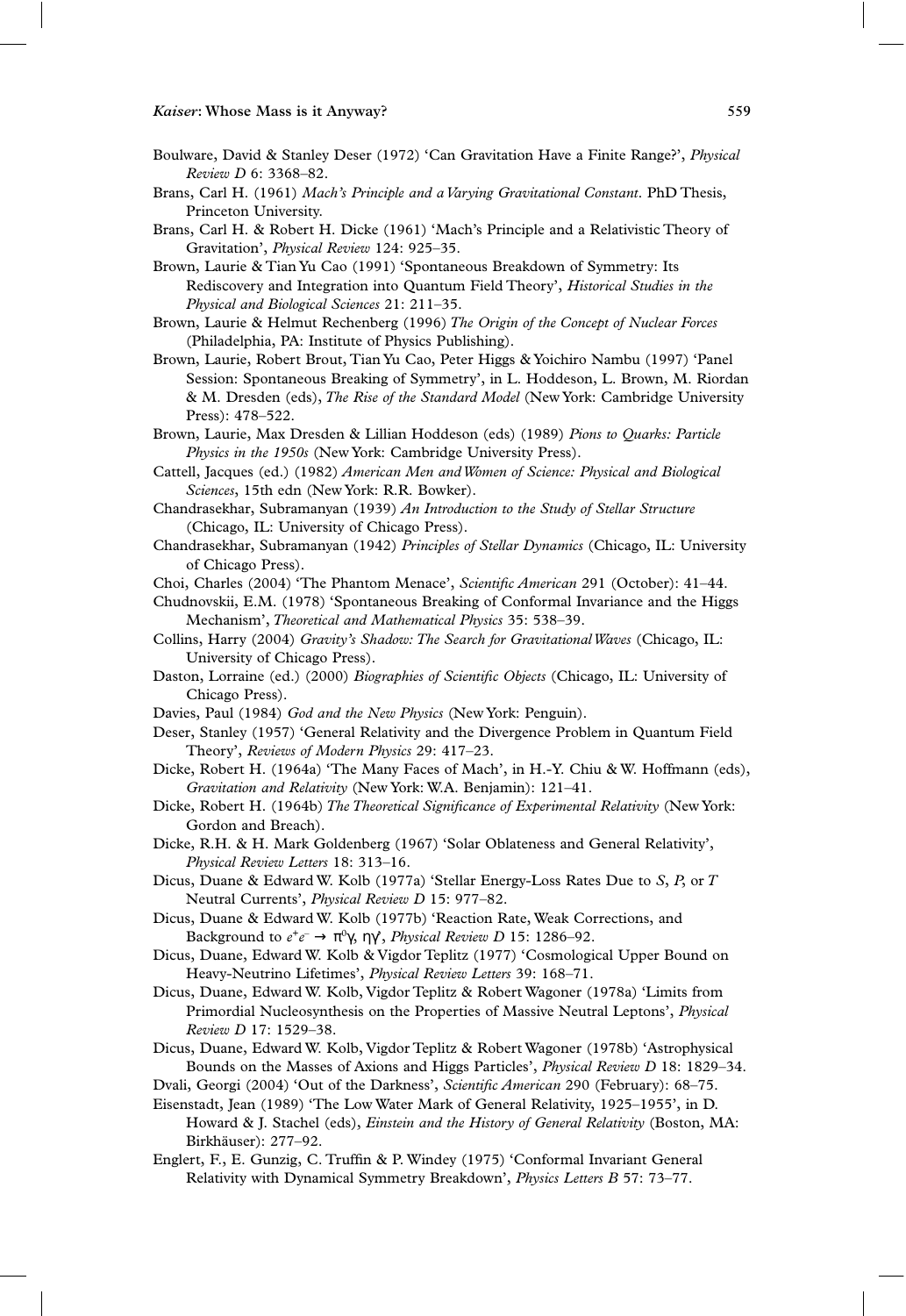Ferris, Timothy (1988) *Coming of Age in the Milky Way* (New York: Anchor).

- Feynman, Richard (1995) *Lectures on Gravitation* (Reading, MA: Addison-Wesley).
- Fock, Vladimir (1959 [1955]) *The Theory of Space-Time and Gravitation*, trans. N. Kemmer (New York: Pergamon).
- Frampton, Paul H. (1987) *Gauge Field Theories* (Reading, MA: Benjamin Cummings).
- Fujii, Yasunori (1974) 'Scalar-Tensor Theory of Gravitation and Spontaneous Breakdown of Scale Invariance', *Physical Review D* 9: 874–76.
- Galison, Peter (1987) *How Experiments End* (Chicago, IL: University of Chicago Press).
- Galison, Peter (1988) 'History, Philosophy, and the Central Metaphor', *Science in Context* 2: 197–212.
- Galison, Peter (1997) *Image and Logic: A Material Culture of Microphysics* (Chicago, IL: University of Chicago Press).
- Galison, Peter & Andrew Warwick (eds) (1998) 'The Cultures of Theory', *Studies in History and Philosophy of Science, Part B: Studies in History and Philosophy of Modern Physics* 29: 287–434.
- Gamow, George (1948a) 'The Origin of Elements and the Separation of Galaxies', *Physical Review* 74: 505–06.
- Gamow, George (1948b) 'The Evolution of the Universe', *Nature* 162: 680–82.
- Gamow, George (1949) 'On Relativistic Cosmogony', *Reviews of Modern Physics* 21: 367–73.
- García-Belmar, Antonio, José Ramón Bertomeu-Sánchez & Bernadette Bensaude-Vincent (2005) 'The Power of Didactic Writings: French Chemistry Textbooks of the Nineteenth Century', in D. Kaiser (ed.), *Pedagogy and the Practice of Science* (Cambridge, MA: MIT Press): 219–52.
- Geisen, Gerald L. & Frederic L. Holmes (eds) (1993) *Research Schools: Historical Reappraisals*, *Osiris* 8: 3–248.
- Georgi, Howard & Sheldon Glashow (1974) 'Unity of All Elementary Particle Forces', *Physical Review Letters* 32: 438–41.
- Goldstone, Jeffrey (1961) 'Field Theories with "Superconductor" Solutions', *Nuovo Cimento* 19: 154–64.
- Greene, Brian (1999) *The Elegant Universe: Superstrings, Hidden Dimensions, and the Quest for the Ultimate Theory* (New York: Norton).
- Gribbin, John (1986) *In Search of the Big Bang: Quantum Physics and Cosmology* (New York: Bantam).
- Gross, David J. & Frank Wilczek (1973a) 'Ultraviolet Behavior of Nonabelian Gauge Theories', *Physical Review Letters* 30: 1343–46.
- Gross, David J. & Frank Wilczek (1973b) 'Asymptotically Free Gauge Theories, I', *Physical Review D* 8: 3633–52.
- Gross, David J. & Frank Wilczek (1974) 'Asymptotically Free Gauge Theories, II', *Physical Review D* 9: 980–93.
- Guth, Alan (1989) 'Starting the Universe: The Big Bang and Cosmic Inflation', in J. Cornell (ed.), *Bubbles, Voids, and Bumps in Time: The New Cosmology* (New York: Cambridge University Press): 105–46.
- Guth, Alan (1997) *The Inflationary Universe: The Quest for a New Theory of Cosmic Origins* (Reading, MA: Addison-Wesley).
- Guth, Alan & David Kaiser (2005) 'Inflationary Cosmology: Exploring the Universe from the Smallest to the Largest Scales', *Science* 307 (11 February): 884–90.
- Hacking, Ian (1983) *Representing and Intervening: Introductory Topics in the Philosophy of Natural Sciences* (New York: Cambridge University Press).
- Hall, Karl (2005) '"Think Less about Foundations": A Short Course on Landau and Lifshitz's *Course of Theoretical Physics*', in D. Kaiser (ed.), *Pedagogy and the Practice of Science: Historical and Contemporary Perspectives* (Cambridge, MA: MIT Press): 253–86.
- Hawking, Stephen & George Ellis (1973) *The Large-Scale Structure of Space-Time* (New York: Cambridge University Press).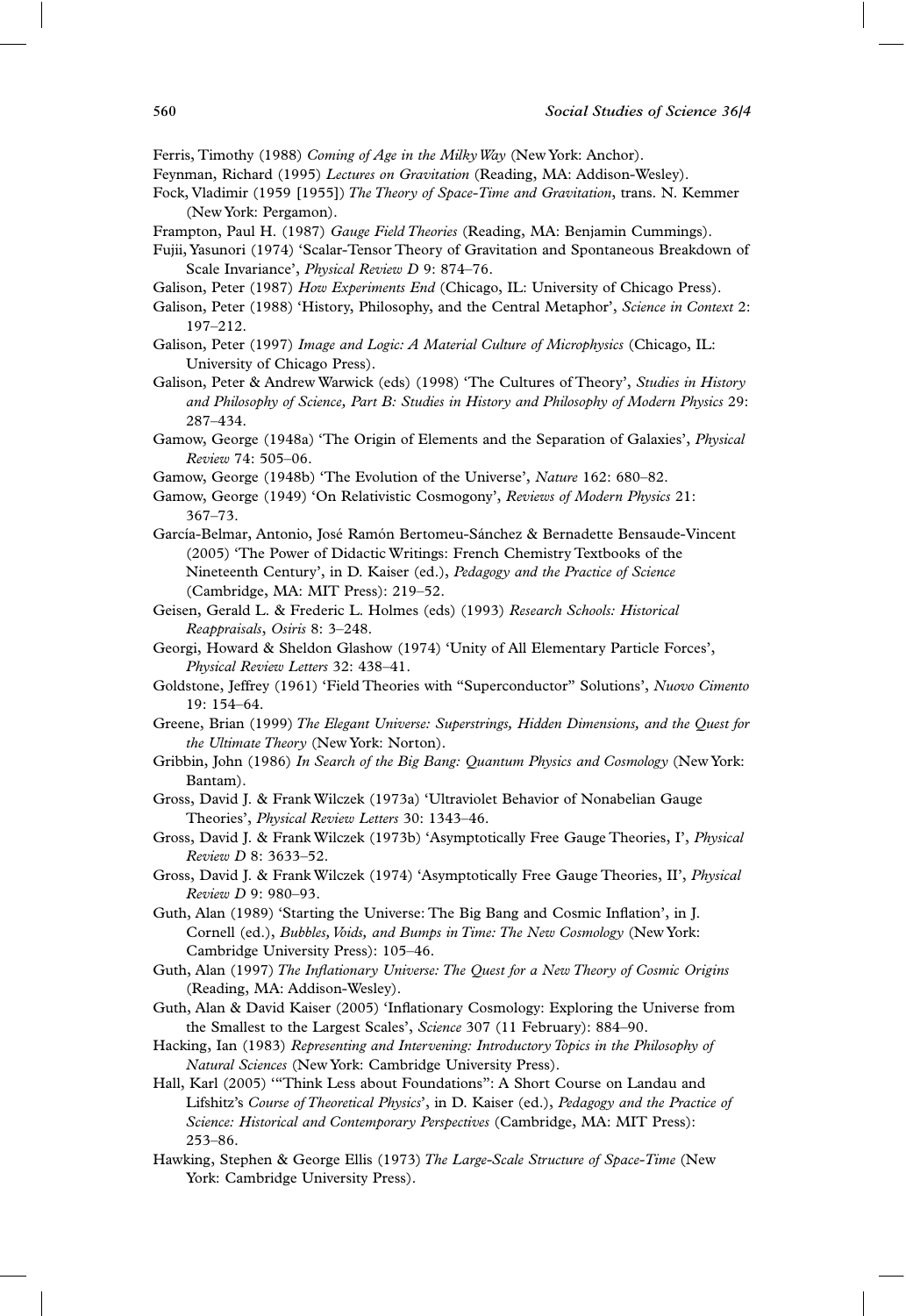- Higgs, Peter W. (1964a) 'Broken Symmetries, Massless Particles, and Gauge Fields', *Physics Letters B* 12: 132–33.
- Higgs, Peter W. (1964b) 'Broken Symmetries and the Masses of Gauge Bosons', *Physical Review Letters* 13: 508–09.
- Higgs, Peter W. (1966) 'Spontaneous Symmetry Breakdown without Massless Bosons', *Physical Review* 145: 1156–63.
- Hill, H.A., P.D. Clayton, D.L. Patz & A.W. Healy (1974) 'Solar Oblateness, Excess Brightness, and Relativity', *Physical Review Letters* 33: 1497–500.
- Hoddeson, Lillian, Laurie Brown, Michael Riordan & Max Dresden (eds) (1997) *The Rise of the Standard Model: Particle Physics in the 1960s and 1970s* (New York: Cambridge University Press).
- Hoefer, Carl (1994) 'Einstein's Struggle for a Machian Gravitation Theory', *Studies in History and Philosophy of Science* 25: 287–335.
- Holman, R., E.W. Kolb & Y. Wang (1990) 'Gravitational Couplings of the Inflaton in Extended Inflation', *Physical Review Letters* 65: 17–20.
- Holton, Gerald (1988 [1973]) 'Mach, Einstein, and the Search for Reality', in G. Holton, *Thematic Origins of Scientific Thought: Kepler to Einstein*, 2nd edn (Cambridge, MA: Harvard University Press): chapter 7.
- Jammer, Max (1961) *Concepts of Mass in Classical and Modern Physics* (Cambridge, MA: Harvard University Press).
- Jammer, Max (2000) *Concepts of Mass in Contemporary Physics and Philosophy* (Princeton, NJ: Princeton University Press).
- Janssen, Michel (2005) 'Of Pots and Holes: Einstein's Bumpy Road to General Relativity', *Annalen der Physik* 14 (Suppl.): 58–85.
- Jordan, Pascual (1955) *Schwerkraft und Weltall* (Braunschweig: Vieweg).
- Jordan, Pascual (1959) 'The Present State of Dirac's Cosmological Hypothesis', *Zeitschrift für Physik* 157: 112-21.
- Kaiser, David (1994a) 'Constraints in the Context of Induced-Gravity Inflation', *Physical Review D* 49: 6347–53.
- Kaiser, David (1994b) 'Induced-Gravity Inflation and the Density Perturbation Spectrum', *Physics Letters B* 340: 23–28.
- Kaiser, David (1995) 'Primordial Spectral Indices from Generalized Einstein Theories', *Physical Review D* 53: 4295–306.
- Kaiser, David (1998) 'A  $\psi$  is just a  $\psi$ ? Pedagogy, Practice, and the Reconstitution of General Relativity, 1942–1975', *Studies in History and Philosophy of Science, Part B: Studies in History and Philosophy of Modern Physics* 29: 321–38.
- Kaiser, David (2000) *Making Theory: Producing Physics and Physicists in Postwar America*. PhD Thesis, Harvard University.
- Kaiser, David (2002) 'Cold War Requisitions, Scientific Manpower, and the Production of American Physicists after World War II', *Historical Studies in the Physical and Biological Sciences* 33: 131–59.
- Kaiser, David (2005a) *Drawing Theories Apart: The Dispersion of Feynman Diagrams in Postwar Physics* (Chicago, IL: University of Chicago Press).
- Kaiser, David (ed.) (2005b) *Pedagogy and the Practice of Science: Historical and Contemporary Perspectives* (Cambridge, MA: MIT Press).
- Kaiser, David, Kenji Ito & Karl Hall (2004) 'Spreading the Tools of Theory: Feynman Diagrams in the United States, Japan, and the Soviet Union', *Social Studies of Science* 34: 879–922.
- Kane, Gordon (1987) *Modern Elementary Particle Physics* (Redwood City, CA: Addison-Wesley).
- Kaufmann, William (1976 [1973]) *Relativity and Cosmology*, 2nd edn (New York: Harper and Row).
- Kennefick, Daniel (2000) 'Star Crushing: Theoretical Practice and the Theoreticians' Regress', *Social Studies of Science* 30: 5–40.
- Kevles, Daniel (1995 [1978]) *The Physicists: The History of a Scientific Community in Modern America*, 3rd edn (Cambridge, MA: Harvard University Press).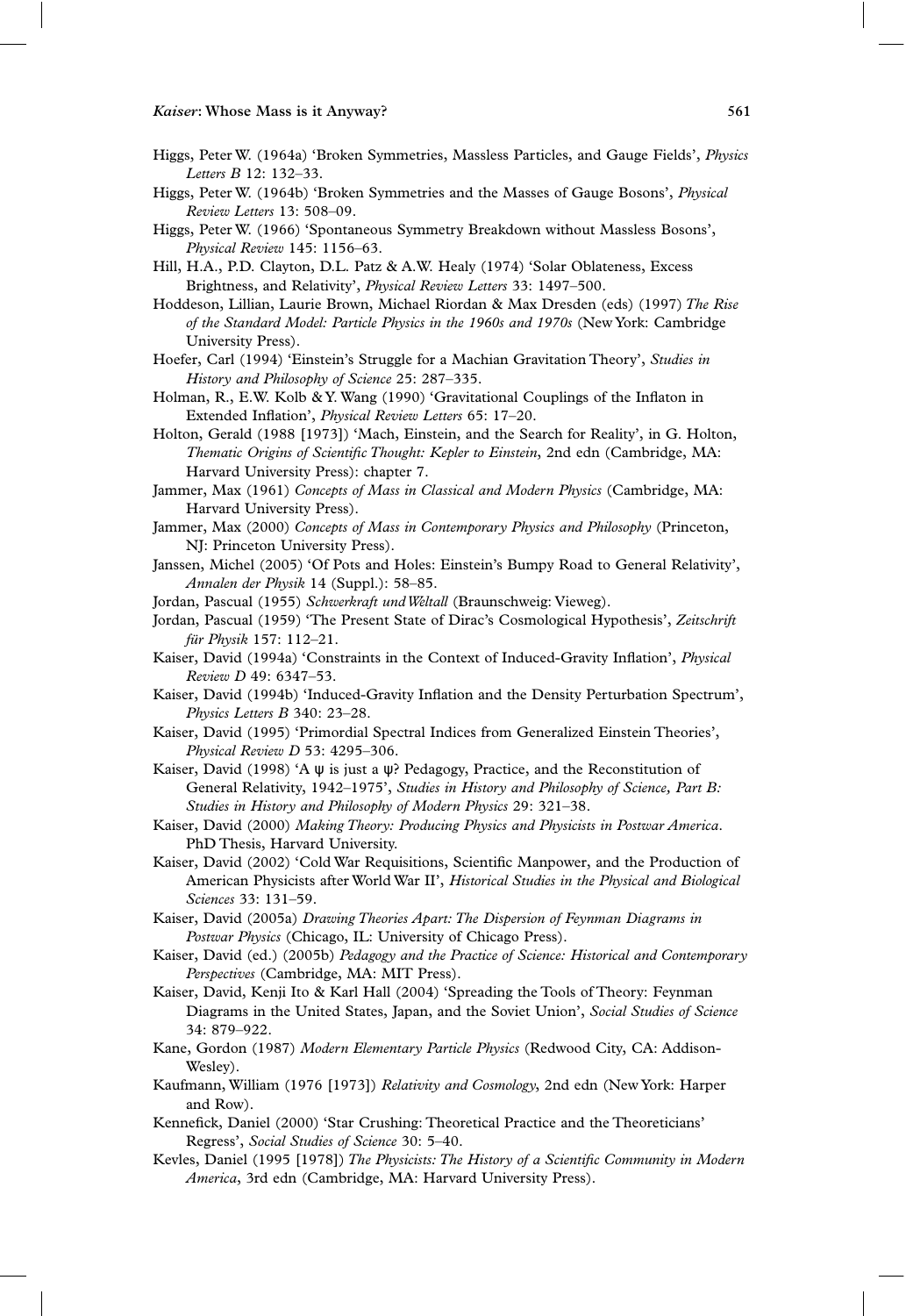- Kevles, Daniel (1995) 'Preface, 1995: The Death of the Superconducting Super Collider in the Life of American Physics', in D. Kevles, *The Physicists: The History of a Scientific Community in Modern America*, 3rd edn (Cambridge, MA: Harvard University Press): ix–xlii.
- Klein, Ursula (ed.) (2001) *Tools and Modes of Representation in the Laboratory Sciences* (Boston, MA: Kluwer).
- Klein, Ursula (2003) *Experiments, Models, Paper Tools: Cultures of Organic Chemistry in the Nineteenth Century* (Stanford, CA: Stanford University Press).
- Kolb, Rocky [Edward W.] (1996) *Blind Watchers of the Sky: The People and Ideas that Shaped our View of the Universe* (Reading, MA: Addison-Wesley).
- Kolb, Edward W. & Michael S. Turner (1990) *The Early Universe* (Reading, MA: Addison-Wesley).
- Kragh, Helge (1982) 'Cosmo-Physics in the Thirties: Towards a History of Dirac Cosmology', *Historical Studies in the Physical Sciences* 13: 70–108.
- Kragh, Helge (1996) *Cosmology and Controversy: The Historical Development of Two Theories of the Universe* (Princeton, NJ: Princeton University Press).
- Kragh, Helge (1999) *Quantum Generations: A History of Physics in the Twentieth Century* (Princeton, NJ: Princeton University Press).
- Krauss, Lawrence M. & Michael S. Turner (2004) 'A Cosmic Conundrum', *Scientific American* 291 (September): 70–77.
- Kuhn, Thomas S. (1962) *The Structure of Scientific Revolutions* (Chicago, IL: University of Chicago Press).
- La, D. & P.J. Steinhardt (1989) 'Extended Inflationary Cosmology', *Physical Review Letters* 62: 376–78.
- Landau, Lev & Evgenii Lifshitz (1951 [1941]) *The Classical Theory of Fields*, trans. Morton Hammermesh (Cambridge, MA: Addison-Wesley).
- Landau, Lev & Evgenii Lifshitz (1971) *The Classical Theory of Fields*, 3rd edn (New York: Pergamon).
- Landau, Lev & Evgenii Lifshitz (1975) *The Classical Theory of Fields*, 4th edn (New York: Pergamon).
- Lederman, Leon with Dick Teresi (1993) *The God Particle: If the Universe is the Answer, What is the Question?* (New York: Houghton Mifflin).
- Lightman, Alan & Roberta Brawer (eds) (1990) *Origins: The Lives and Worlds of Modern Cosmologists* (Cambridge, MA: Harvard University Press).
- Lightman, Alan, William Press, Richard Price & Saul Teukolsky (1975) *Problem Book in Relativity and Gravitation* (Princeton, NJ: Princeton University Press).
- Lloyd, Seth & Y. Jack Ng (2004) 'Black Hole Computers', *Scientific American* 291 (November): 52–61.
- MacKenzie, Donald (2003) 'An Equation and its Worlds: Bricolage, Exemplars, Disunity, and Performativity in Financial Economics', *Social Studies of Science* 33: 831–68.
- Matsuki, Takayuki (1978) 'Effects of the Higgs Scalar on Gravity', *Progress of Theoretical Physics* 59: 235–41.
- Minkowski, Peter (1977) 'On the Spontaneous Origin of Newton's Constant', *Physics Letters B* 71: 419–21.
- Misner, Charles, Kip Thorne & John Wheeler (1973) *Gravitation* (San Francisco, CA: W.H. Freeman).
- Nadis, Steve (2004) 'The Lost Years of Michael Turner', *Astronomy* 32 (April): 44–49.
- Olesko, Kathryn (1991) *Physics as a Calling: Discipline and Practice in the Konigsberg Seminar ¨ for Physics* (Ithaca, NY: Cornell University Press).
- Oppenheimer, J.R. & Robert Serber (1938) 'On the Stability of Stellar Neutron Cores', *Physical Review* 54: 540.
- Oppenheimer, J.R. & H. Snyder (1939) 'On Continued Gravitational Contraction', *Physical Review* 56: 455–59.
- Oppenheimer, J.R. & G.M. Volkoff (1939) 'On Massive Neutron Cores', *Physical Review* 55: 374–81.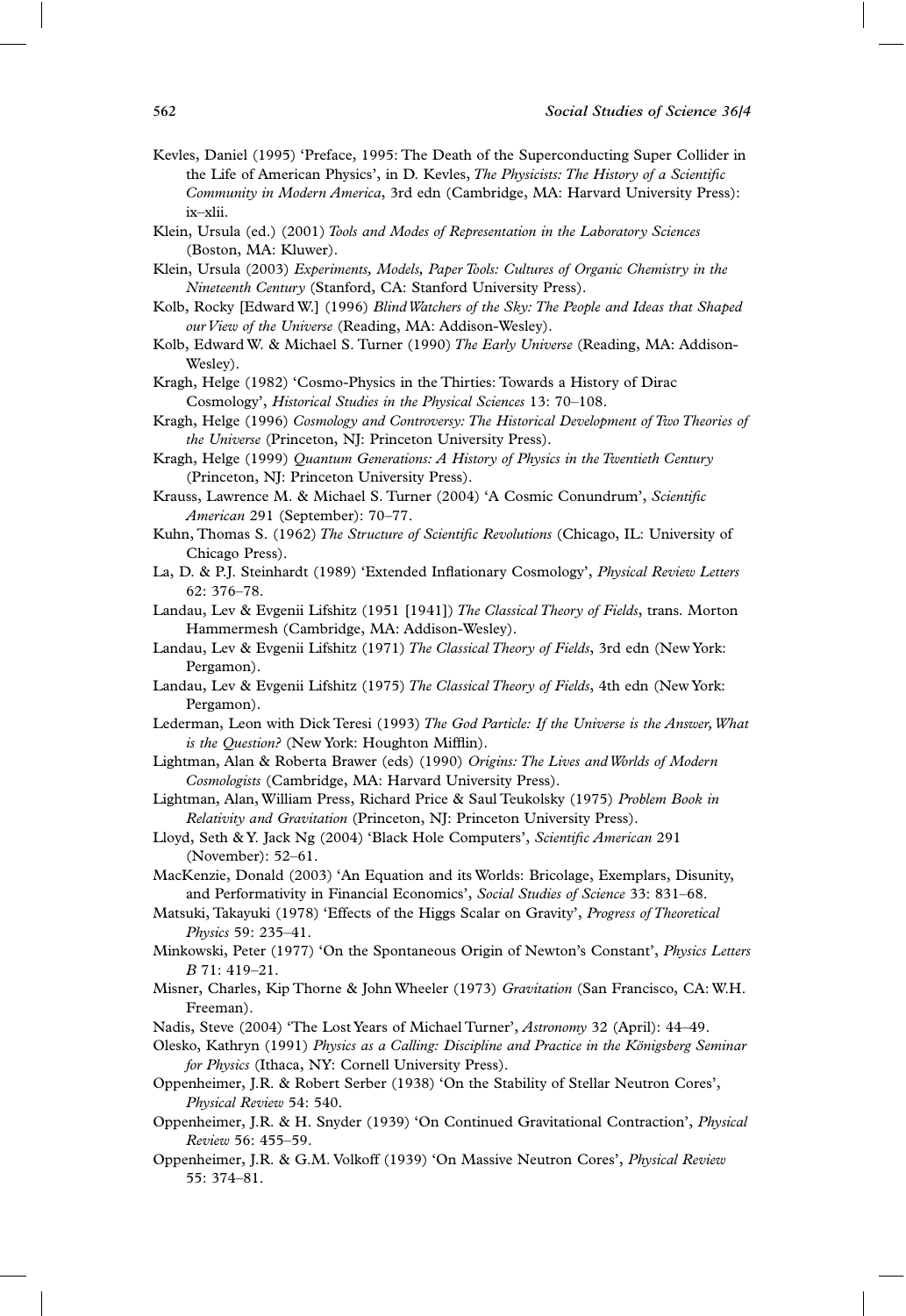- Overbye, Dennis (1991) *Lonely Hearts of the Cosmos: The Story of the Scientific Quest for the Secret of the Universe* (New York: Harper Collins).
- Pagels, Heinz (1982) *The Cosmic Code: Quantum Physics as the Language of Nature* (New York: Bantam).
- Papapetrou, Achilleus (1974) *Lectures on General Relativity* (Boston, MA: Reidel).
- Pati, Jogesh & Abdus Salam (1973) 'Unified Lepton–Hadron Symmetry and a Gauge Theory of the Basic Interactions', *Physical Review D* 8: 1240–51.
- Pauli, Wolfgang (1958 [1921]) *Theory of Relativity*, trans. G. Field (New York: Pergamon).
- Peebles, P.J.E. (1971) *Physical Cosmology* (Princeton, NJ: Princeton University Press).
- Physics Survey Committee (1966) *Physics: Survey and Outlook* (Washington, DC: National Academy of Sciences).
- Physics Survey Committee (1972) *Physics in Perspective* (Washington, DC: National Academy of Sciences).
- Physics Survey Committee (1986) *Physics Through the 1990s: An Overview* (Washington, DC: National Academy Press).
- Pickering, Andrew (1984) *Constructing Quarks: A Sociological History of Particle Physics* (Chicago, IL: University of Chicago Press).
- Pickering, Andrew & Adam Stephanides (1992) 'Constructing Quaternions: On the Analysis of Conceptual Practice', in A. Pickering (ed.), *Science as Practice and Culture* (Chicago, IL: University of Chicago Press): 139–67.
- Politzer, H. David (1973) 'Reliable Perturbative Results for Strong Interactions?', *Physical Review Letters* 30: 1346–49.
- Politzer, H. David (1974) 'Asymptotic Freedom: An Approach to Strong Interactions', *Physics Reports* 14: 129–80.
- Polkinghorne, John (1989) *Rochester Roundabout: The Story of High Energy Physics* (San Francisco, CA: W.H. Freeman).
- Randall, Lisa (2002) 'Extra Dimensions and Warped Geometries', *Science* 296 (24 May 2002): 1422–27.
- Rasmussen, Nicholas (1997) 'The Midcentury Biophysics Bubble: Hiroshima and the Biological Revolution in America, Revisited', *History of Science* 35: 245–93.
- Reasenberg, R.D., I.I. Shapiro, P.E. MacNeill, R.B. Goldstein, J.C. Breidenthal, J.P. Brenkle et al. (1979) '*Viking* Relativity Experiment: Verification of Signal Retardation by Solar Gravity', *Astrophysical Journal* 234: L219–L221.
- Richman, Sam (1996) 'Resolving Discordant Results: Modern Solar Oblateness Experiments', *Studies in History and Philosophy of Science, Part B: Studies in History and Philosophy of Modern Physics* 27: 1–22.
- Riordan, Michael (2001) 'A Tale of Two Cultures: Building the Superconducting Supercollider, 1988–93', *Historical Studies in the Physical and Biological Sciences* 32: 125–44.
- Schramm, David N. (1978) 'Cosmology and New Particles', in P.A. Schreiner, G.H. Thomas & A.B. Wicklund (eds), *Particles and Fields, 1977* (New York: American Institute of Physics): 87–101.
- Schweber, Silvan S. (1989) 'Some Reflections on the History of Particle Physics in the 1950s', in L. Brown, M. Dresden & L. Hoddeson (eds), *Pions to Quarks: Particle Physics in the 1950s* (New York: Cambridge University Press): 668–93.
- *Science Citation Index* (1961–) (Philadelphia, PA: Institute for Scientific Information).
- Smolin, Lee (1979) 'Towards a Theory of Spacetime Structure at Very Short Distances', *Nuclear Physics B* 160: 253–68.
- Smolin, Lee (1997) *The Life of the Cosmos* (New York: Oxford University Press).
- Smolin, Lee (2004) 'A Strange Beautiful Girl in a Car', in J. Brockman (ed.), *Curious Minds: How a Child Becomes a Scientist* (New York: Random House): 71–78.
- Srinivasan, G. (ed.) (1999) *From White Dwarfs to Black Holes: The Legacy of S. Chandrasekhar* (Chicago, IL: University of Chicago Press).
- Steigman, Gary (1979) 'Cosmology Confronts Particle Physics', *Annual Review of Nuclear and Particle Science* 29: 313–37.